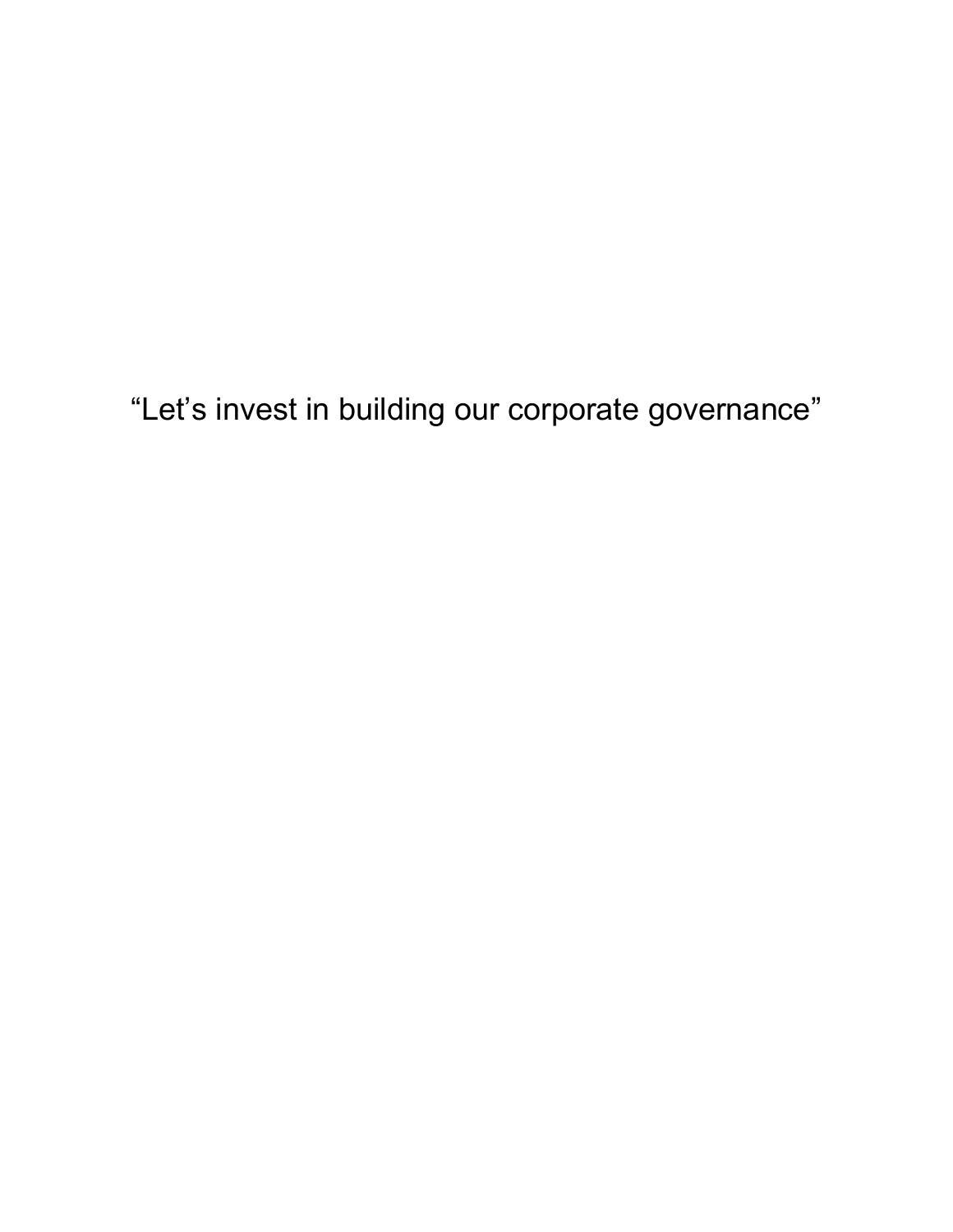# **Code of Corporate Governance in Palestine**

Corporate Governance National Committee

November 2009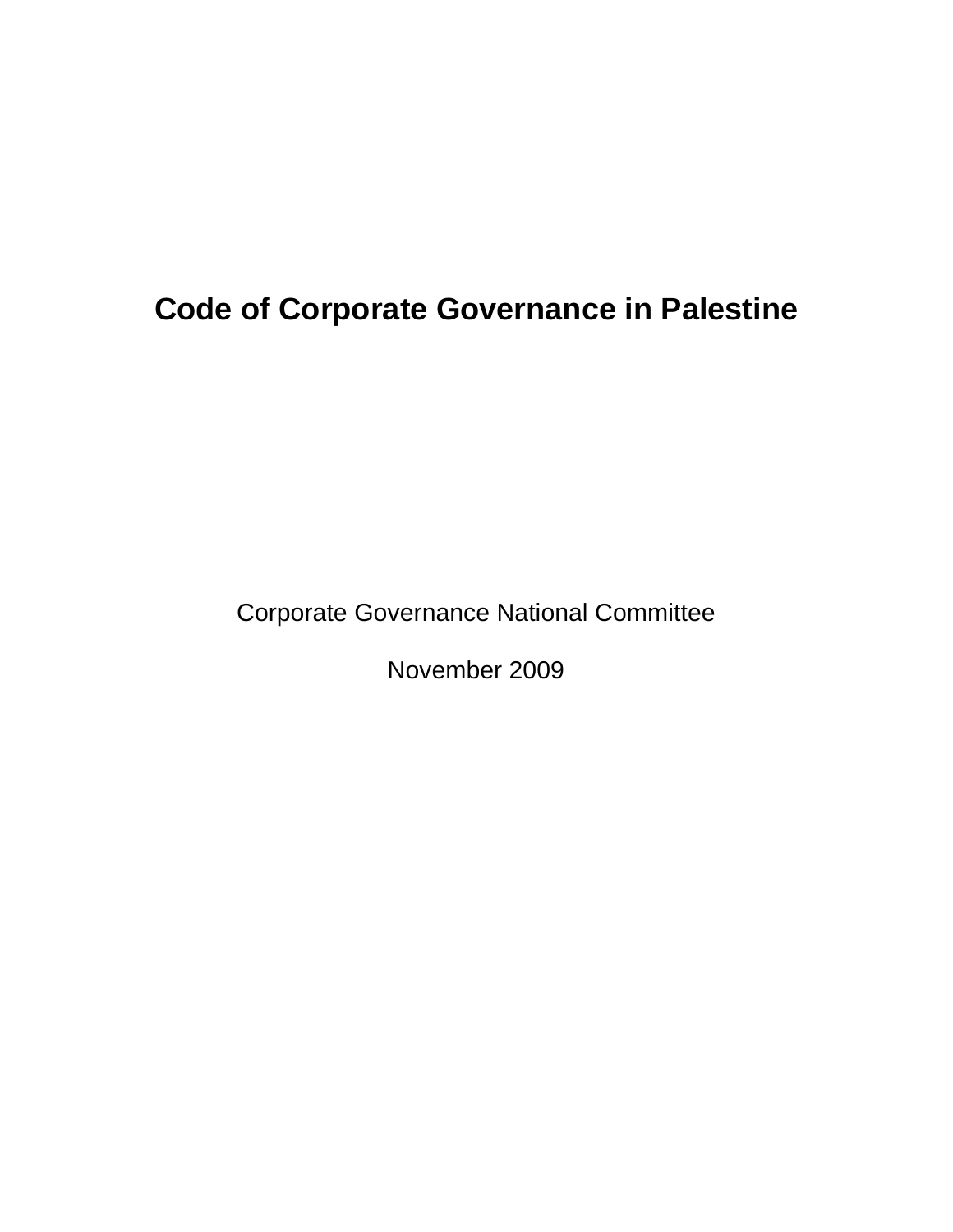I am pleased to thank all those who contributed to the preparation of the Code of Public Shareholding Corporate Governance in Palestine for their vigorous effects in the last three years especially the National Committee of the Governance and the Capital Market Authority, the Governance Technical Team and International Financing Association and those who have participated in workshops and seminars.

We have worked on making the Code an indicative guide on how companies shall run their business through establishing the rules of good deal and transparency and rise above personal interest for the sake of public interest that should take place amongst the Management and the shareholders, the employees and the relevant authorities having the objective to raising efficiency at work and achieving profit and sustainable growth.

The international experience in the field of the Governance has proven that the companies which apply the rules of good governance snap up the confidence of the public and attract a bigger proportion of investments vis-àvis the other companies which disregard the rules. And in support of this confidence, the onus of the companies' social responsibility increase in the service of their communities leading to a profitable final result to all the relevant parties.

The issue of this Code is the stepping-stone towards the endeavor to mushroom the ethics of Governance in Palestine and to guide the companies to higher levels in productivity and profit.

God is the best Dispenser of all affairs.

#### **Maher Al Masri President of National Committee for Governance**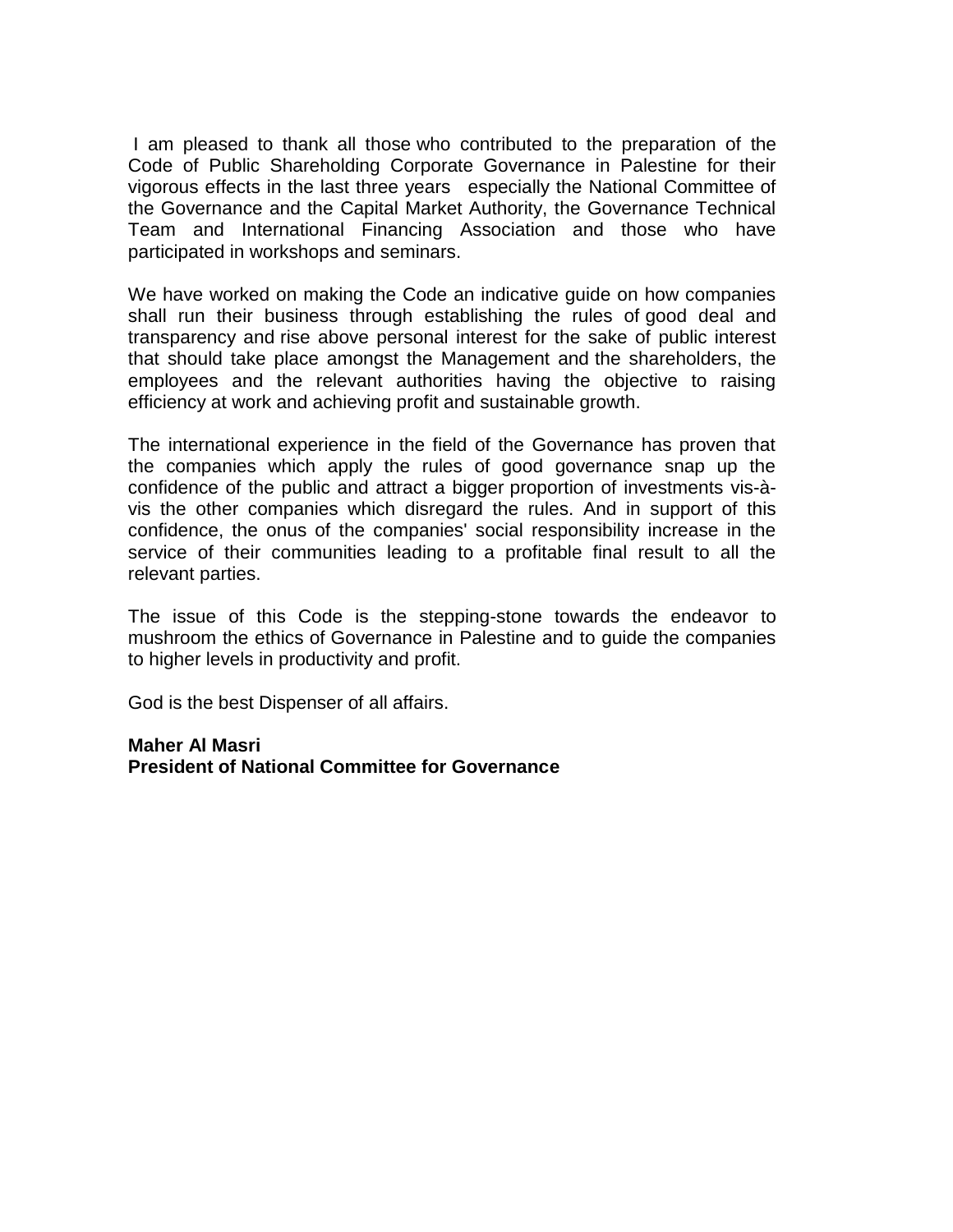# **Members of National Committee of Governance:**

- 1. Capital Market Authority/Dr. Maher Al Masri.
- 2. Palestinian Monetary Authority / Dr. Jihad Al wazer.
- 3. Palestinian Security Market / Mr. Ahmad Awada.
- 4. Businessmen's Association / Mr. Mohammad Masrouji.
- 5. Federation of Industry / Mr. Basem Khoury.
- 6. Champers of Commence and Industry Federation / Mr. Mohamad Hashem AI zgher.
- 7. Federation of Insurance Companies / Mr. Aziz Abedljawad.
- 8. Palestinian Trade Center (Pal-Trade) / Mr. Nafez Al Herbawi.
- 9. Certified Auditors Association / Mr. Akram Hassona.
- 10. Association of Banks / Mr. Nabeel abu Diab.
- 11. Aman of coalition / Dr. Azmi Alshuabi
- 12. President of the Bar/ Mr. Ali Muhana.
- 13. Ministry of National Economy (Companies' Controller) / Mr. Nazem Ayoub.

14. Two Academic Members / Dr. Nasser Abed Al Kareem – Dr. Mohammad Nasser.

# **Members of Technical Team for the Governance:**

- 1. Dr. Atef Alawneh
- 2. Mr. Nazem Ayoub / Ministry of National Economy (Companies' Controller)
- 3. Mr. Reyad Abu Shehadeh / Palestinian Monetary Authority.
- 4. Mr. Mohammad Hijazi / Palestinian Security Market.

5. Dr. Hisham Awartani / Private Sector development Center / Businessmen Association.

The legal consultant of the technical team / Dr. Ameen Dawas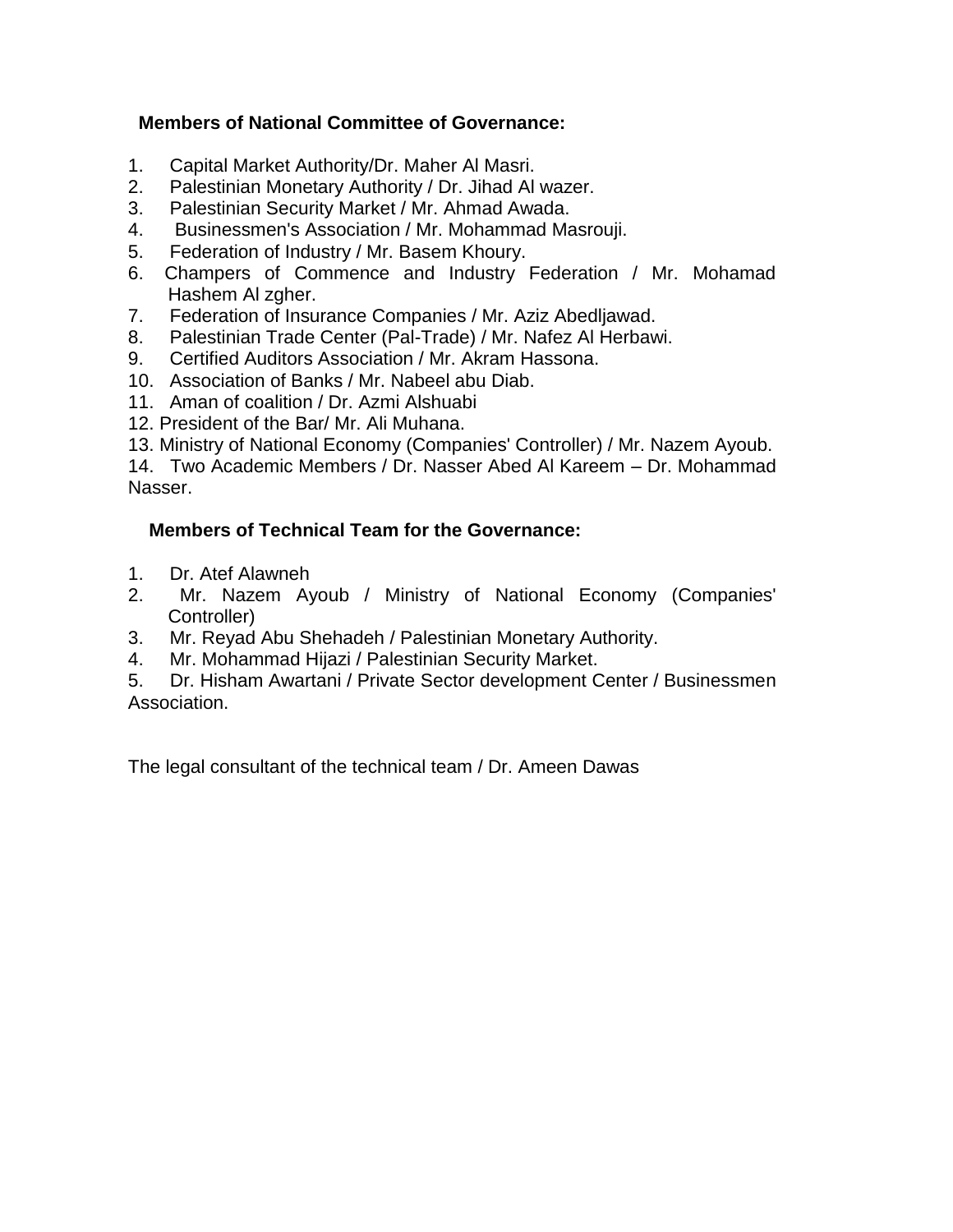#### **Index**

Chapter 1: Introduction

Corporate Governance Definition

The Goal of Code implementation

The Scope of Application

The Nature of the Code

Chapter 2: Components of the Code Rules of Corporate Governance.

General Meeting Assembly.

Equal Rights of shareholders

Company's Management

**Editing** 

Disclosure and Transparency

Other Stakeholders

Chapter 3: Access and Modify the Code of Governance.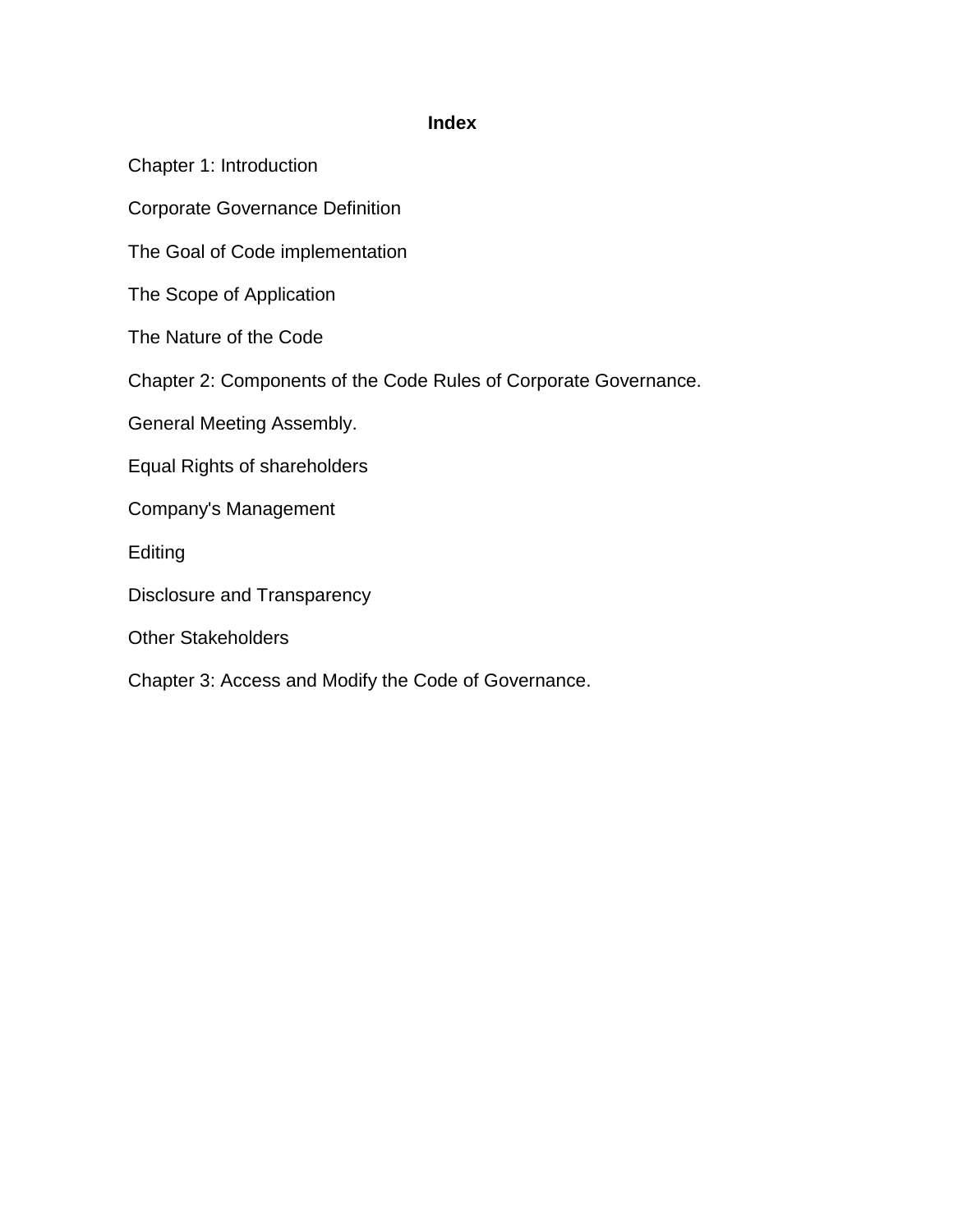# **Chapter I**

## **Introduction**

1. The globalization and the fast development in modem communication methods have led to create new competition on both local and international level for the working companies in Palestine. In the last years, the Palestinian National Authorities has issued numbers of organized legislation for the private sector such as: Monetary Authority Law, Banking Law, Investment Promotion Law, Palestinian Market Authority Law, and the Financial Security Law, Auditing law, Insurance law, and Anti-Money laundering law, Companies Amendment Law for the year 2008. This legislation consists of number of texts within the rules of Governance that are applicable internationally. The Capital Market Authorities in the same direction and after the direct coordination with Palestinian Security Market and Monetary Authority and the IFC have set the rules of Corporate Governance in Palestine due to it's importance to the Palestine economy, particularity that this issue witnessed in the last year growing interest of different countries in the world and the International Associations.

2. A national committee for Corporate Governance in Palestine was formed. Consisting of representative of regulators and economic legal and academic bodies .The National Committee of Governance has decided to form technical team to work on formulation of the code of rules of the Corporate Governance. In accordance with the foundation and work plans the goal of this team is to prepare the rules of Governance in Palestine which should be in-compliance with the circumstances and legislations existing in Palestine with taking into account the stable principle in the area of regional and International Corporate Governance.

# **Definition of the Corporate Governance**

**3. The term "Corporate Governance" is recent in Arabic language. The writers first have disagreed about this terminology until the Arabic Language Academy in Cairo decided to name the system under consideration "Corporate Governance". The Governance is known in the narrow concept that it is the system upon which both the companies and the supervision are veered to. Thus, it is a set of relations between any company's executive body and the Board of Directors and the Shareholders.**

**4. The Corporate Governance means in the broad concept applied in this Code is the set of rules and procedures by which the company's management and supervision are carried out through the co-ordination of relations between the Board of Directors and the Executive**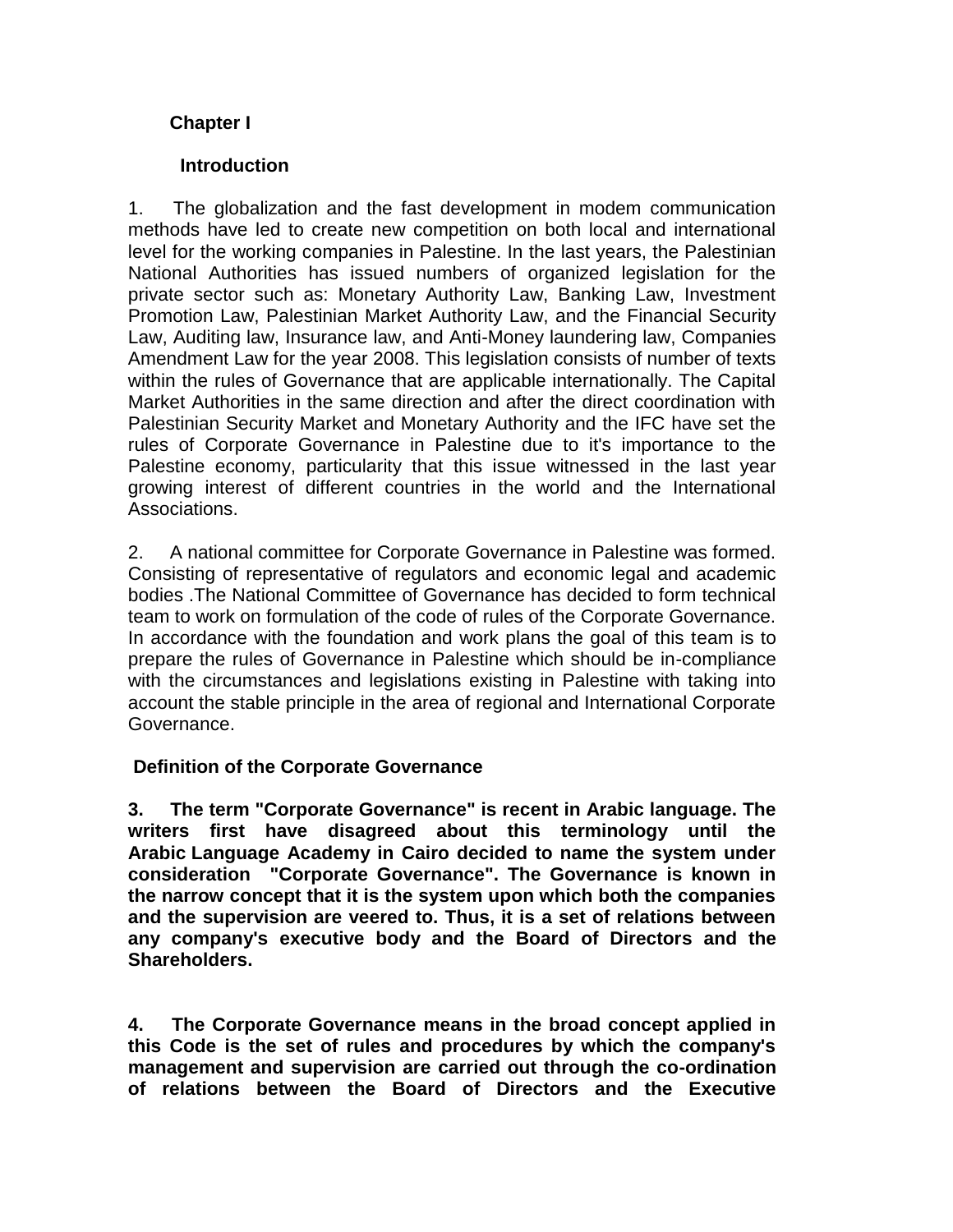**Management and the shareholders and all other concerned parties including the social and the environmental responsibilities for the company. In essence, the Corporate Governance is interested in the method of management and control of companies. Also the Governance is interested in examining the potentialities of the Board of Directors in putting down the broad lines of their policies and in defining the goals for the company that are** *au fait* **with the interest of the shareholders and all the other concerned parties.**

#### **GOALS OF IMPLEMENTING THE CODE OF RULES OF THE CORPORATE GOVERNANCE**

**5. The rules of Governance aim in particular at improving the quality of performance of the Board of Directors and raising the company's capability for competition. In addition, the aim is to reaffirm the value of the company and boost confidence amongst all those concerned. In addition, the Governance helps in improving the investment atmosphere and reactivates and expands the financial market in addition to raising the competitive capability of the economy through company staff confidence and ability in the country's confrontation of danger.**

**The Scope of the application of the Corporate Governance Code**

**6. The rules of Code of Corporate Governance apply to the companies that come under the control of Market Authority. The Code is implemented on the public shareholding companies (whether listed or not) and the Palestine Financial Market authority, the Real Estate companies, the Financial Lease Companies and the Financial Security companies**.

# **NATURE OF THE CODE OF GOVERNANCE:-**

7. The code consists of a group of Corporate Governance rules based on valid laws and rules are operative in Palestine. And thus the companies are responsible to apply and are subjected to law.

At the time that most of these rules are based on explicit legislative texts yet some of these texts are dependent on the abstract of a specific text or the general rules in the Palestinian legislation. This is by taking into account that on one hand the valid laws in Palestine are relativity old and the attention to Corporate Governance on the other is relativity recent. Some legislative texts are not found to be in compliance with the proper principle of the Corporate Governance.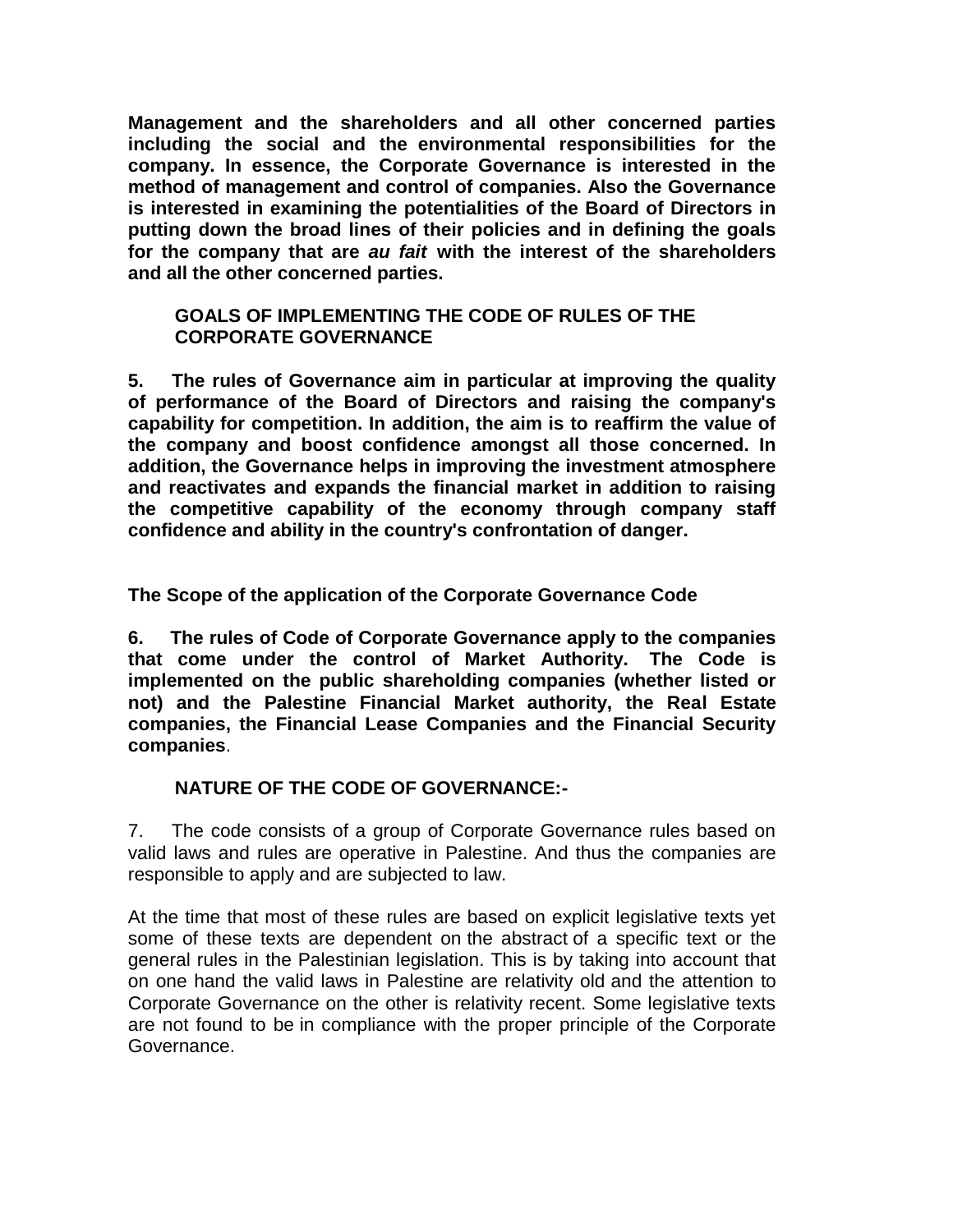In these rare cases where the proper Governance has dictated a special text which is contrary to the text of the current company law in Palestine because it is old, a reference to that has been made with a recommendation to the amendment of the text accordingly. The Code consists of set of recommendations and guidelines that are to be applied voluntarily and volitionally by the companies come under the quotation," Compliance and the interpretation of Lack of Compliance". These recommendations and guidelines that aim at achieving a balance between all different parties' interests and leave for each company adequate flexibility to maintain its form, size, activity and way of administration. This will allow for the company to express its views and stand vis-à-vis the application of the recommendations and guidelines on condition that any reason for non-compliance with Code is to be expressed.

# **8. THIS CODE CONSISTS OF THREE TYPES OF RULES:-**

**First Type**: The rules that are based on explicit legislative texts. In this type the application by the companies is mandatory and is under penalty of social responsibility. The rules of the Code have been formulated using terminology in the imperative mood such as must, may not, not entitled to, committed and prohibited.

**Second Type**: The rules are in-compliance with international practices in the field of Corporate Governance, and do not conflict with any of the explicit legislative text or at least be one of the possibilities allowed by any legislative text. So the application will be voluntary by the companies according to the quotation "Compliance and non-compliance". And this code has been formulated using permissible advice and application terminology such as: favored, recommended, and may.

**Third Type:** The rules are in-compliance with the international practices in the field of Corporate Governance but are at variance with the explicit legislative texts. In this case, a recommendation has been was bluntly given requesting the necessity for the amendment of the existing legislation to conform to the practices and rules.

#### **Chapter 2:**

Components of the code of rules of Corporate Governance:

9. When this Code was prepared, we were guided by the principles of the Corporate Governance issued by the International Organization for Economic Cooperation and Development (OECD) in addition to other corporate Governances that are prepared for both the regional and international levels.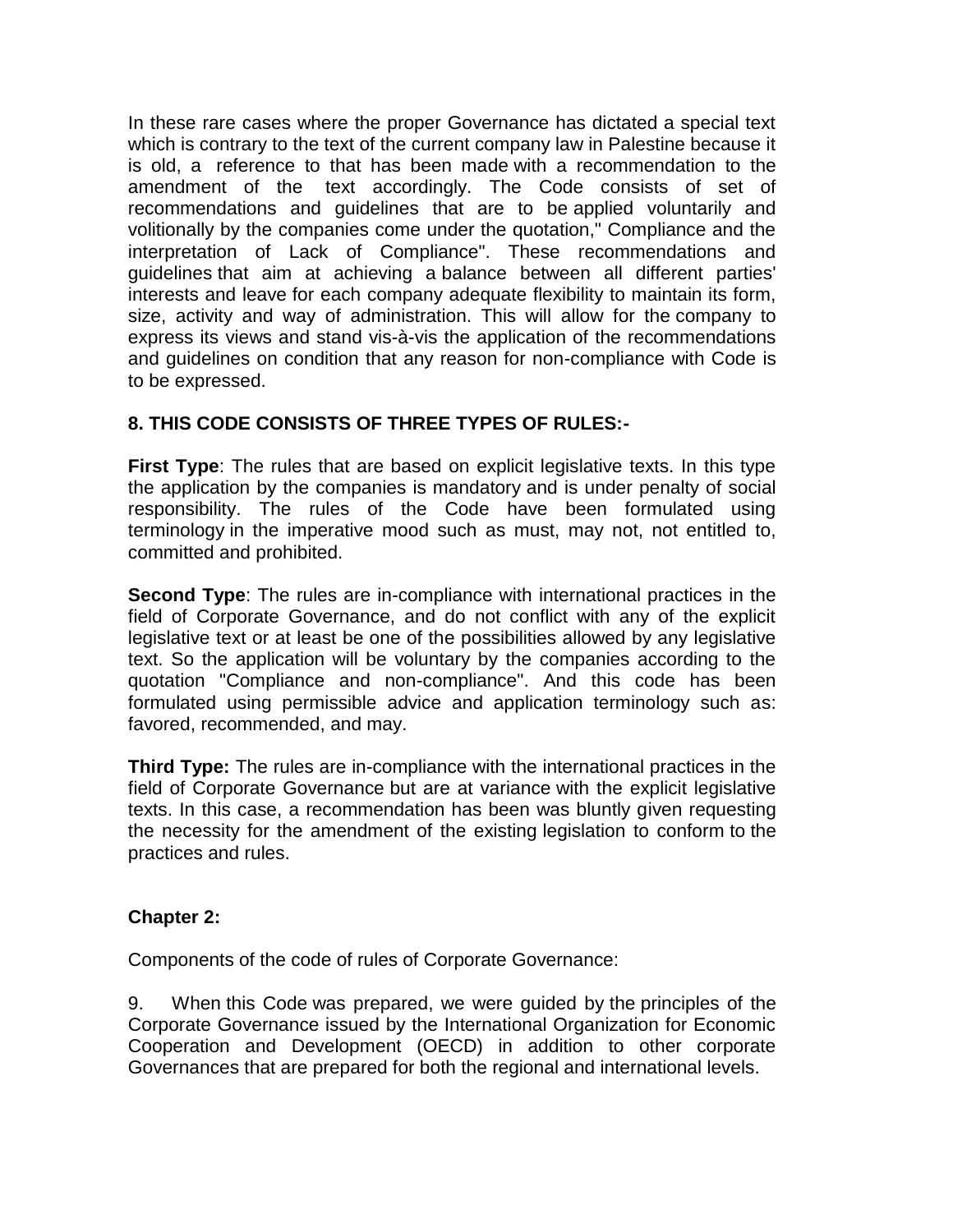Further, this Code deals with the fundamental aspects of the Corporate Governance as per the broad definition that harps on the following aspects:-

- 1. General Committee meeting
- 2. Shareholders compatible rights
- 3. Corporate Management.
- 4. Auditing.
- 5. Disclosure and Transparency.
- 6. Other interest-holders in the Company.

10. The following points were taken into consideration when the basic principles of the Governance were prepared.

\*Justice and Honesty in the treatment of the shareholders and other interestholders (such as the employees and debtors)

\* Transparency and disclosure in relation to all financial and non-financial matters in a way allowing the shareholders and the public to assess the company's state of play and its *modus operandi.*

\* Questioning the work coordination between the Administrative Directorate and the Board of Directors; the Board of Directors and the shareholders and between the Board of Directors and all others concerned.

\* The responsibility with regard to clear separation of duties and the delegation of authorities.

#### **1. Public Assembly Meeting**

11. The invitation to the ordinary or extraordinary Public Assembly Meeting by the Board of Directors or upon the request of the Auditor or by the Company Controller or the shareholders who hold at least one quarter of the company's shares. Shareholders who hold 15% of the company's shares have the right to ask th Company Controller or the External Auditor to request the Board of Directors for an extraordinary meeting of the Public Assembly.

12. The invitation should be sent including the agenda to each shareholder at least 14 days ahead of the date of the proposed meeting and should be announced in 2 daily newspapers at least one week before the meeting. The company may send the invitation to the shareholders with all the relevant documents by e-mails or/and announce it on the company's website. For the shareholders who live aboard, it is preferable that they be notified by sending them the invitation by mail tn their respective addresses held at the company. In case the invitation is given through an advertisement in the papers, the said papers ought to be widely in circulation.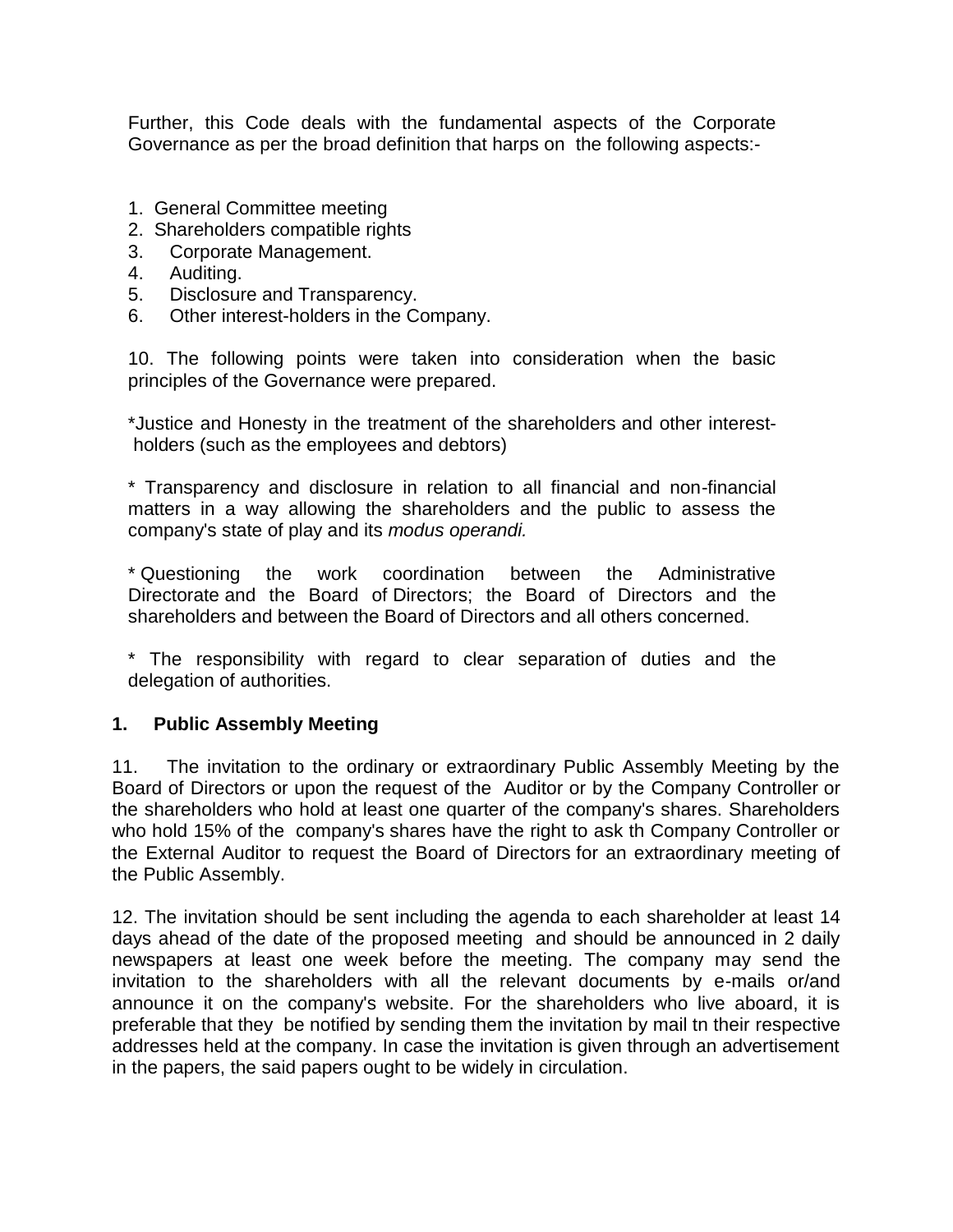13. The shareholders should hear the external auditor report in the General Assembly meeting and they are entitled to ask the auditor for any matter contained in the financial data or in his report.

14. It is preferable that the company arrange properly the venue, date and time in a way that especially encourages the small shareholders to participate. Hence, the General Assembly meeting is to be held in Palestine with the need to use video conference in the absence of the geographical contact. This should not take place in feast days.

15. It is preferable that the Board of Directors attach the detailed agenda with the invitation for the General Assembly meeting to be accompanied as well by a simplified financial data with an explanation of each point separately so as to enable the shareholders to make their decisions clearly. If the agenda contains an amendment to the contract of the founding company or its by-laws, then and upon the approval of the concerned supervisory bodies, the proposed amendments have to be appended to the invitation letter for the meeting.

16. It is preferable that the invitation to the ordinary General Assembly meeting bear a reference to the right of the shareholders who own in the aggregate at least 10% of company's shares to be allowed to have the points that they want to raise added to the agenda.

17. It is preferable to discuss the specific items on the agenda in the order recorded therein; and it is also preferable that the Chairman of the General Assembly inform the shareholders at the beginning of the meeting that they are entitled to raise their questions and queries during the meeting and the Board of Directors has to answer. Also, the Chairman is to allow everyone to express his own views themselves freely as part of the agenda within reasonable time.

18. It is preferable that the Chairman arrange for the voting on the other matters by a secret ballot. It is favorable to take into account voting separately on each issue raised in the meeting to enable each shareholder to determine his position on each issue that will be discussed and voted on during the meeting.

# **2. Equal Shareholder Rights**

19. The Board of Directors will guarantee for each shareholder including small shareholders and shareholders who live outside Palestine all rights conferred upon them by law, regulations, the applicable instructions in force and in accordance with this Code and company by-laws which are :-

The right to provide property records.

The right to invite all shareholders to ordinary and extraordinary General Assembly meetings and give them access to information in accordance with the by-laws.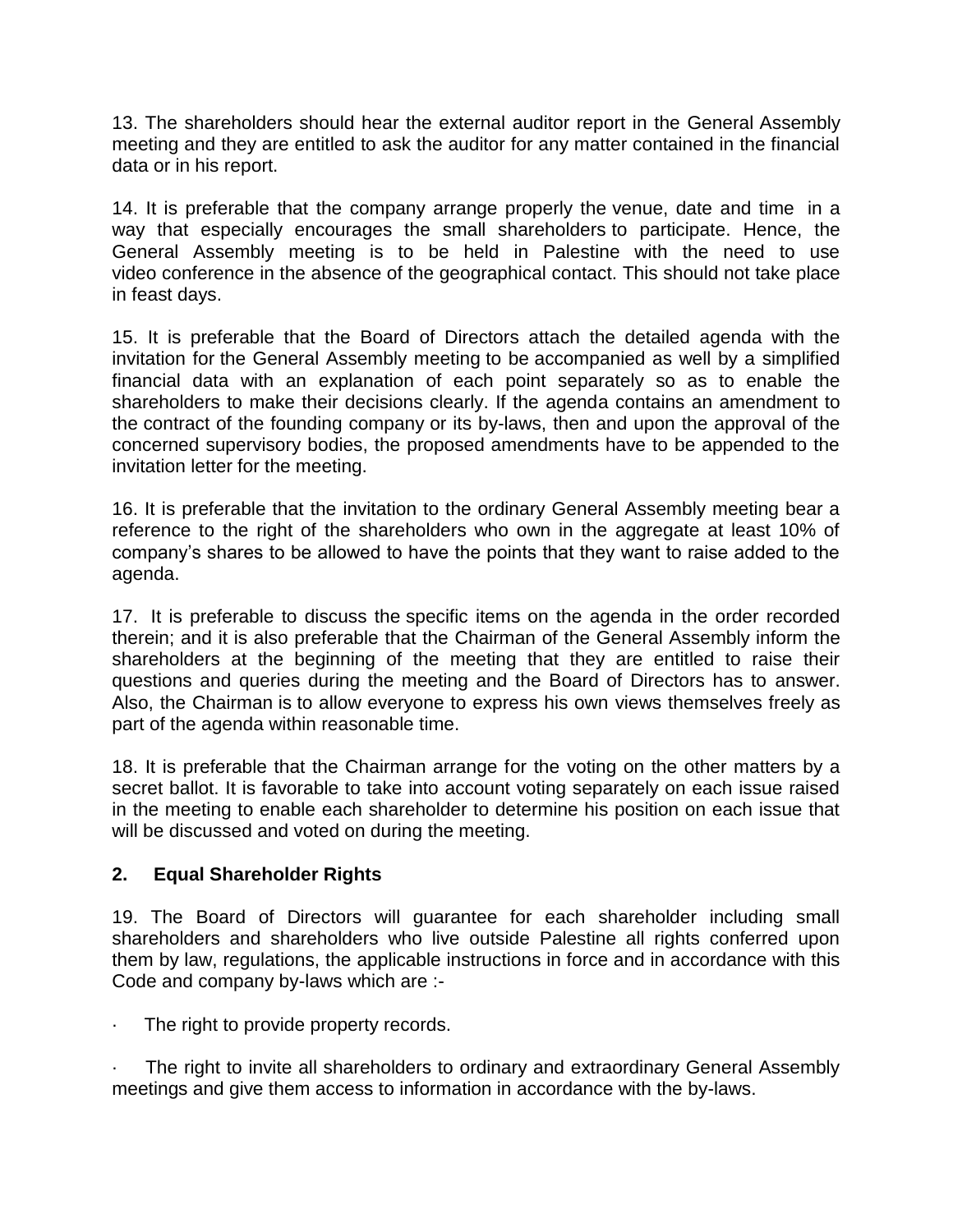The right of fair treatment of all shareholders and the right to enjoy same rights without their bearing any burdens or costs as per the company's by-laws.

The right in having a portion of the the profit both in the pecuniary and material types.

The right to sell, transfer or mortgage the share.

The right of voting on suggested company's profit distribution in the Ordinary Assembly meeting.

The right to elect the members of the Board of Directors in the General Assembly meeting.

- The right of nomination to the Board of Directors' membership.
- The right to elect the company's auditor in the General Assembly meeting.

The priority right to subscribe in any new company's publication each as per his percentage of the shares 1.

The right to participate in the public offer.

The right of protection for the small shareholders in case of company's merger or disposal of one of its main assets.

\_\_\_\_\_\_\_\_\_\_\_\_\_\_\_\_\_\_\_\_\_\_\_\_\_\_\_\_\_\_\_\_\_\_\_\_\_\_\_\_\_\_\_\_\_\_\_\_\_\_\_\_\_\_\_\_ Article 81 of the company law states clearly in the application of the provisions of the original subscription over the new shares. It is required that this provision be amended to allow for the shareholders the priority to buy the new shares.

#### **3. Company Management**

#### **First: The Board of Directors**

20.The public shareholding company must be administered by a Board of Directors whose members must not be less than 5 and not more than 11 members It is preferable that the Board reflects the composition of the shareholders and the distribution ratio of capital. Small shareholders who hold 10% of the company's shares may elect their representative in the Board of Directors provided they nominate a number of candidates to this position.1 Also the Board term in office should not exceed 4 years and it should come to an end when a new Board is elected. The Public Assembly should meet within 3 months from the expiry date of the current Board and embark on electing new members.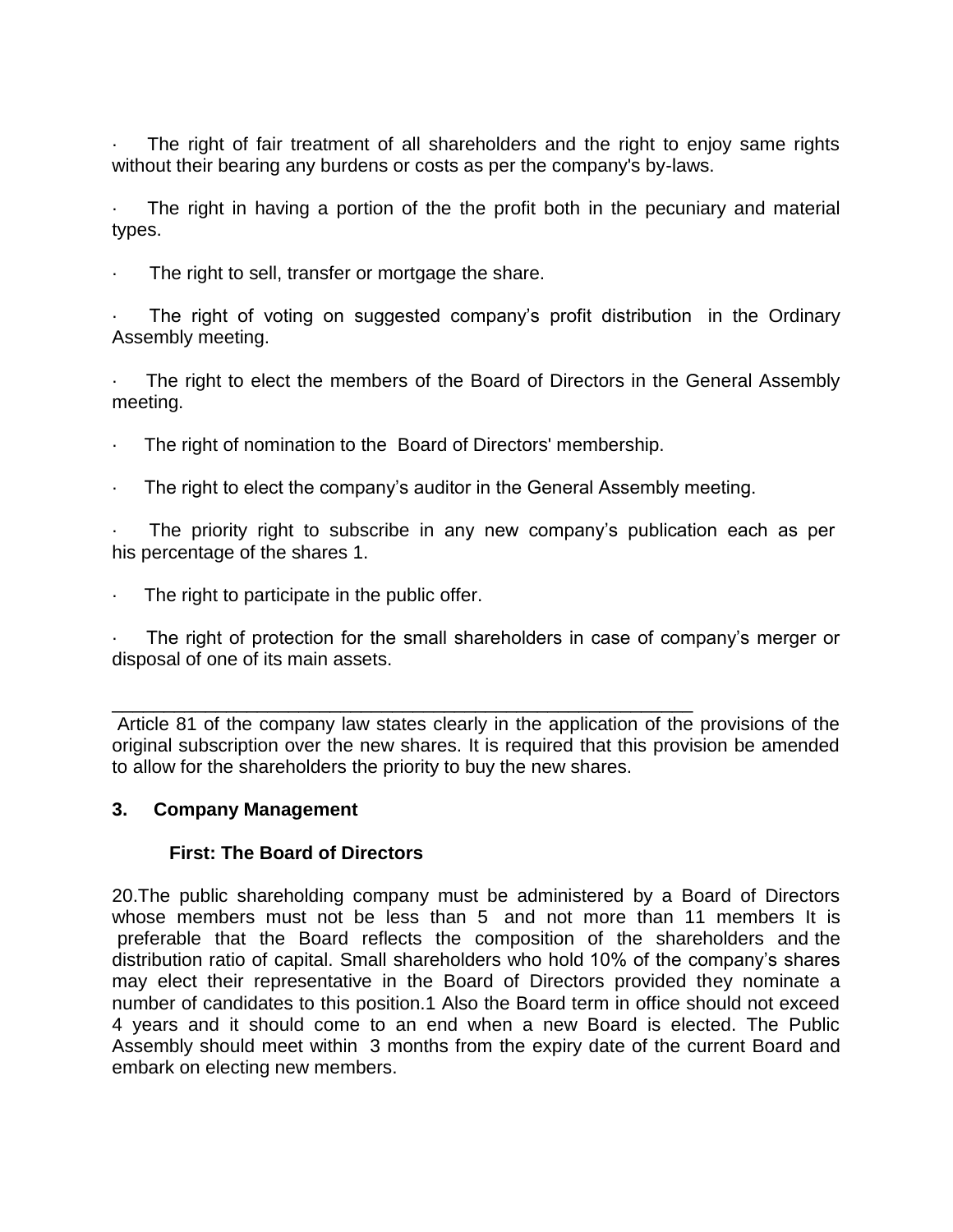The current Board of Directors will continue to perform their duties at the company until new Board is elected. Board members may be re-elected for another term based on his success in the previous term.

It is preferable not to renew membership for the same persons for 3 consecutive terms.

\_\_\_\_\_\_\_\_\_\_\_\_\_\_\_\_\_\_\_\_\_\_\_\_\_\_\_\_\_\_\_\_\_\_\_\_\_\_\_\_\_\_\_\_\_\_\_\_\_\_\_\_\_\_\_\_\_\_\_\_\_ 1. Despite the fact that the company law does not contain a provision in this respect, the by-law of the company may state that such a provision will provide the necessary protection to the shareholders.

21. The membership should not interfere with any member's other interests including any deals with any other related party. However, it is preferable to for the member to declare about any outside other than that of the company interest with any party other than the company and to notify of any changes, should they happen.

The Director and/or Board member may not participate in managing similar or competitive companies. With regard to the banks and creditor companies, they may lend their Board members and apply the same terms as those thsat are applicable to clients.

22. The Director and/or Board Members are responsible towards the shareholders in the event of any intentional and severe negligence unless they prove that they have cared for the management of the company. The disadvantaged shareholder may sue the Director and the Members of the Board for the violation committed against the law, regulations, instructions or the statute of the company.

23. The Board of Directors may set in writing a system to avoid a conflict of interest. That should emphasize the following:

- Any Board member or any employee in the company may not ask for any amount of money or any favor for himself or for others or may not offer a third party any illegal interest.
- Adherence to the interests of the company: The Board member must seek company's interest and should not take advantage of the company to serve his own personal interests.
- Neither the Board Director nor any of the members may have a direct or indirect interest in the contracts and projects of the company or the agreements enacted with the company or for its own account.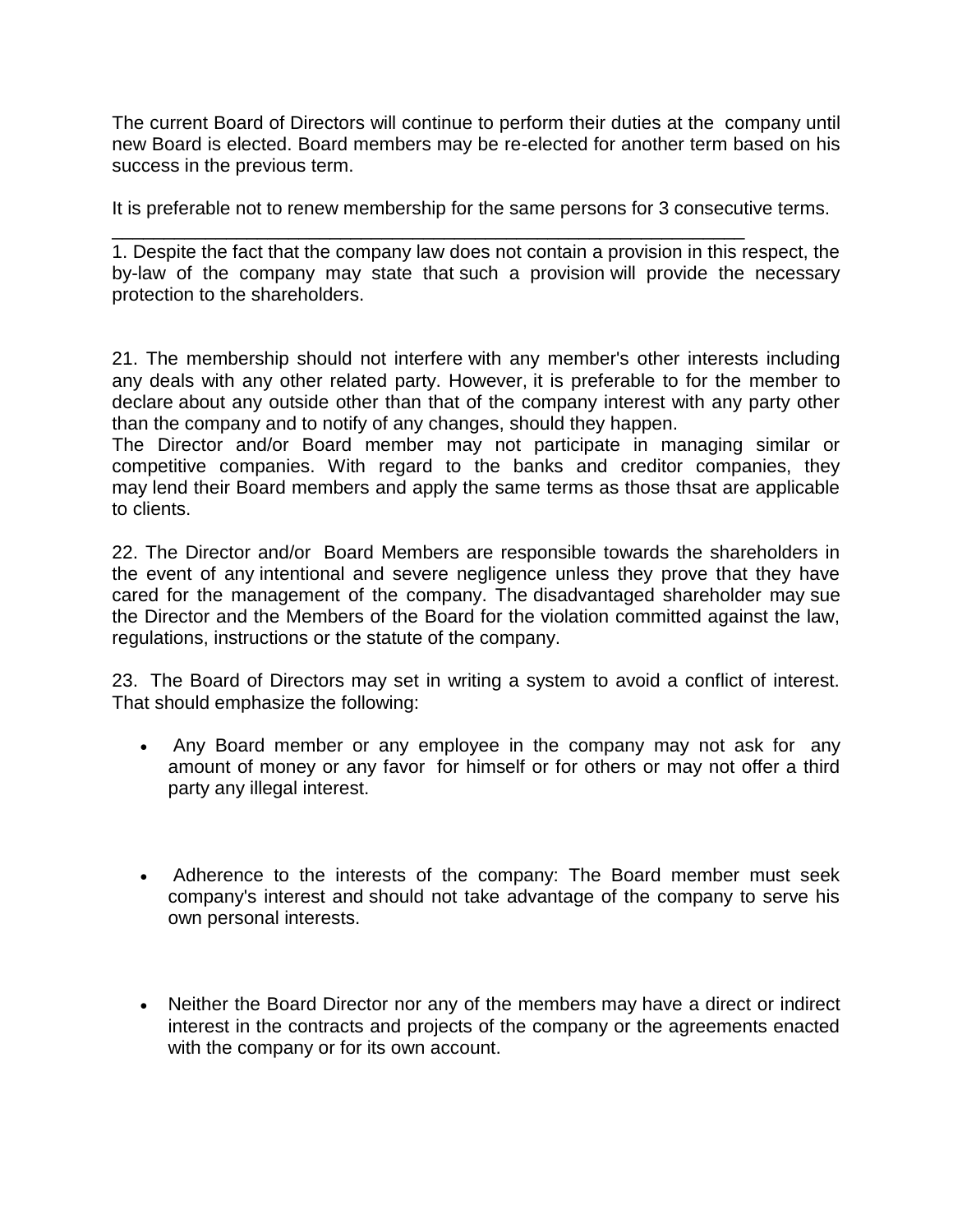In any transaction initiated with any related such the external auditor one of the company's founders or any person with essential information that may affect the price of the company's securities or any person who owns directly or indirectly 10% or more of company's capital, it is preferable that alll competitors be given equal opportunity. In thi case, the approval of the Board should be by a majority not less than two thirds of the Board members with the exception of the related party, provided that this party has the best offer.

1. Although the company's act did not contain any text in this regard. The company's bylaws might provide this text that gives the required protection for the minority shareholders

ــــــــــــــــــــــــــــــــــــــــــــــــــ

• The Director or the members are not allowed to undertake any action that is competitive to the company or may jeopardise the company's interest such as providing consultation or guidance to any of the company's customers, suppliers or creditors or others.

24. Protection of minority shareholders: It is preferable to use cumulative voting at the polling station in order to chose board nominees by offering each shareholder a number of votes equal to his total shares multiplied by the number of board members. The shareholder may not give all his votes to one nominee or he may distribute his votes amongst the candidates as he wishes,1 it is preferable that all candidates to the board membership give the shareholder their C.Vs before election and voting at the General Assembly meeting in order to enable the shareholder to choose the right persons for the company.

25. It is preferable that amongst the the board members there are two independent members. It is meant by an independent member that he is board member who has no other relation with the company other than his membership as an independent member is not influenced by any external considerations and abides by certain sectors of the Corporate Governance. The independent member should have at least the following minimum requirements:-

- Have a four year university degree and has good experience in the company's sphere of work..
- Has not worked as an employee for the last three years in the company.
- Has no salary from the company except the money he receives for his membership.
- Has no family relation to the second degree with any member or any senior manager in the company.
- Must not be a board member or an owner of any other company that deals with this company except the services that take place through the regular normal type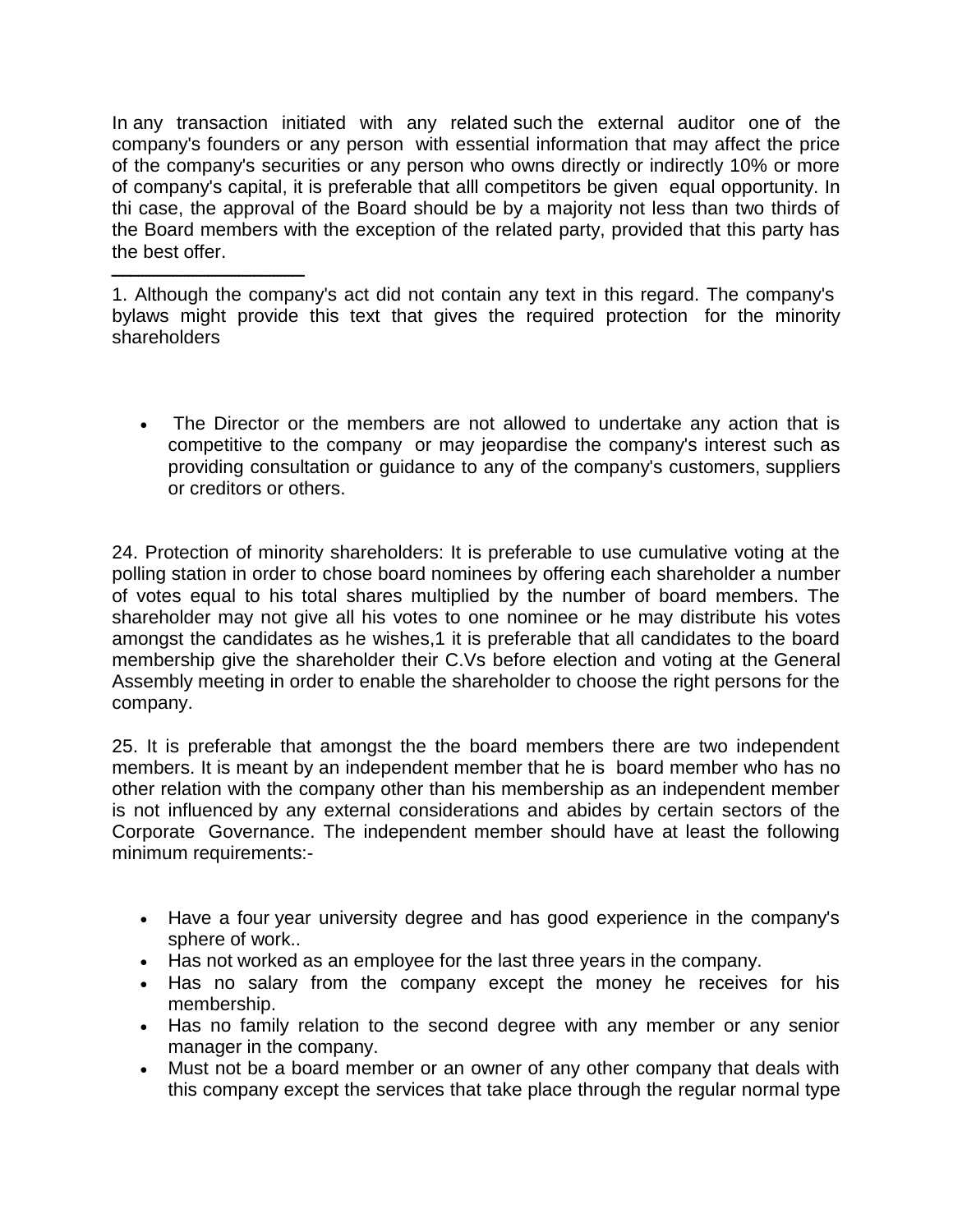of work accorded to the company's customers provided that no preferential conditions do not prevail.1

1. However, in accordance with the companies act, members of the Board of Directors must be elected in the ordinary General assembly, by a decision taken by the majority of shareholders represented at the meeting (Article 152,153, companies act) on the basis that each share has one vote at the meeting (Article 160/2) and that the election will take place by secret 6 allot (Article 110 companies act) And taking into account the principles of sound corporate governance required the use of cumulative voting of the polls to choose candidates for the council to provide the necessary protection for minority shareholder and therefore have to amend the companies act in this regard

- Must not be a partner with the external auditor or an employee working for him during the last three years from date of applying for nomination to a Board member.
- His participation must not have a bearing on the company's capital nor is a

partner to another shareholder.

ـــــــــــــــــــــــــــــــــــــــــــــــــــــــــــــــــــ

Should not have been a Board member to the company's administration for

Three previous consecutive terms. The two independent members are elected by the shareholders in a Public Assembly meeting from a list containing at least four names submitted by the Board Directorate.

26. When forming the board, it is preferable to include new members in order to infuse new blood and to preserve an accumulation of such an expertise. It

is also preferable that the Board of Directors provide each and every new elected member with a book that explains his rights, responsibilities and duties;

and that the Executive Management provide them immediately through the Board Director with all the information, data, and relevant documents. This will give the new member a clear portray of the company's situation regarding its weaknesses and strength Relating to the company in order to brief him on the points of weakness and strength of the company so as to enable him to carry out his duties efficiently.

The new member may ask the Board Director to provide him with any necessary additional information.

27. It is preferable that the company's by-laws indicate to cases relating to the deposition of the board member due to his failure in carrying out his duties. In such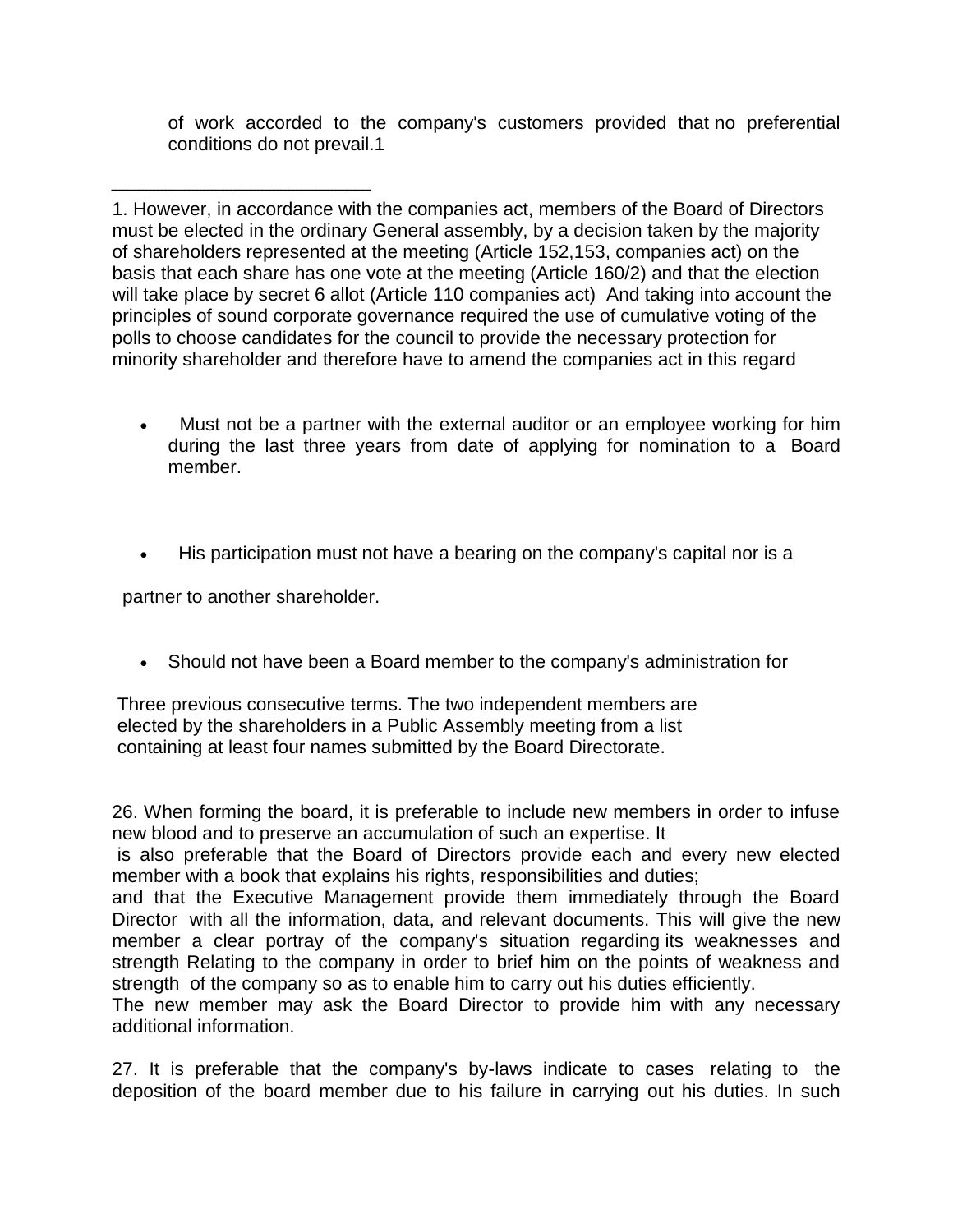circumstances, the board member's position will become vacant and in compliance with the legislation, his new successor must be elected by the Board members from amongst the shareholders who are qualified for membership. This member will hold his office *pro tem* until the next general assembly meeting which will decide whether to confirm approve his appointment or elect a new member. The new member will hold his office for the remaining period of his predecessor.

ـــــــــــــــــــــــــــــــــــــــــــــــــــ

Although it is not stipulated by the companies act, it is consistent with general principle of law and sound Corporate Governance.

28. It is preferable that the Board Director or any Board member may not practise executive functions in the company or give the impression that he does in order to maintain the distribution of authority and responsibility rather than having it centralized in one person's hand. This is also better for accountability reasons since the Board Director cannot question himself.

29. It is preferable that the Board members enjoy leadership qualities. Also the members should have diverse experience and skills that fit the nature of the company in a way to ensure that the Board fulfill their duties objectively and efficiently. It is also preferable that the Board members get training to ensure their efficient participation in company's work, and if they are working in one of the boards committees.

It is preferable that the members especially the Director dedicate adequate time for the discharge of his duties and be a resident in Palestine.

30. It is preferable that the by-laws and system of work of the Board of Directors include precise definition of the responsibilities of the Board and its members and its committees, and clearly specify the responsibilities of the Director General and other senior officials, and that necessarily should include the following:

 Adopt the strategic goals of the company proposed by the executive management and control over executive management with responsibility for daily operations; and ensure the compliance of the executive company's strategic plan, policies, the adopted and required procedures under the laws, regulations and instructions applicable and the provision of the Code:-

The companies' law does not permit the election of any candidate for membership of the board of directors who does not have that number of shares which qualify him for nomination for membership according to what is specified in the rules of procedur of the company with that (Article 106, companies' law). It is necessary to include independent members of the council and it must be modified by companies in this regard.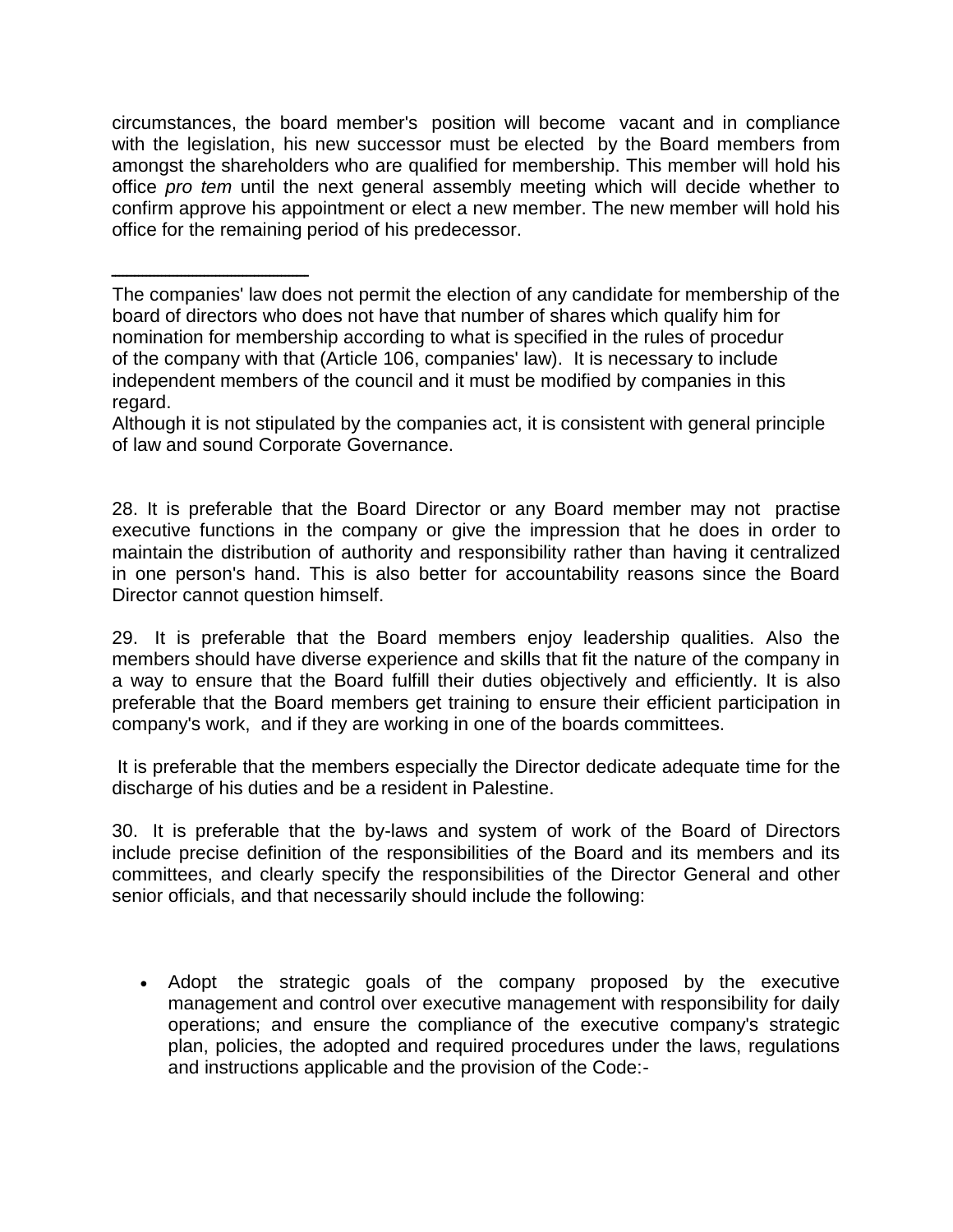- Approving the annual report.
- Approving the estimated budget.
- Approving the investment projects.
- Review the transactions with the concerned parties and approve them.With regard to the transactions that have an effect on the capital structure or the administrative infrastructure, it is preferable that is carried out with the approval of the General Assembly.
- Affirm and review the company's work system continuous such as the bylaws, the internal audit system and the code of morals of the Board members and the code of conduct for company employees.

Set salary scales and bonuses for the senior managers.

Review work procedures in order to continuously ascertain their suitability and efficiency.

· Hold meetings on the legally approved dates and in an appropriate manner in addition to executing the decisions taken by the General Assembly.

Ensure continuous high standards of Corporate Governance.

31. It is preferable that the Board does not delegate anyone, but it is essential that the delegation of authority be specific to the subject to be handled and the duration of time given for the submission of the results to the Board. The Board will then have the final say in the matter despite delegating some of its responsibilities to a person or an appointed committee. The Board's decision is not objectionable unless it is preceded by the annual statement of account and the release of the internal auditor report.

32. It is preferable that the Board sets down the policies that guarantees the company's abidance by the laws, regulations and instructions in force and be obliged to disclose the main information to the shareholders and creditors and other stakeholders based on the objective criteria and not formative criteria.

33. The Board of Directors has the right to form a permanent or temporary committee of its members and assign to them specific tasks. This should include the formation task and determine the duration of work procedures and the power granted and submit reports and recommendations of its work to the Board. The final responsibility of the company will be the Board's responsibly.

It is preferable in this respect to renew the membership of these committees in order to help the Board fulfill its duties in a specialized and precise way. Further, it is preferable to ensure the membership renewal of these committees so that neither the chairman of the committee nor any of its members will b e depended upon in an unjustified manner.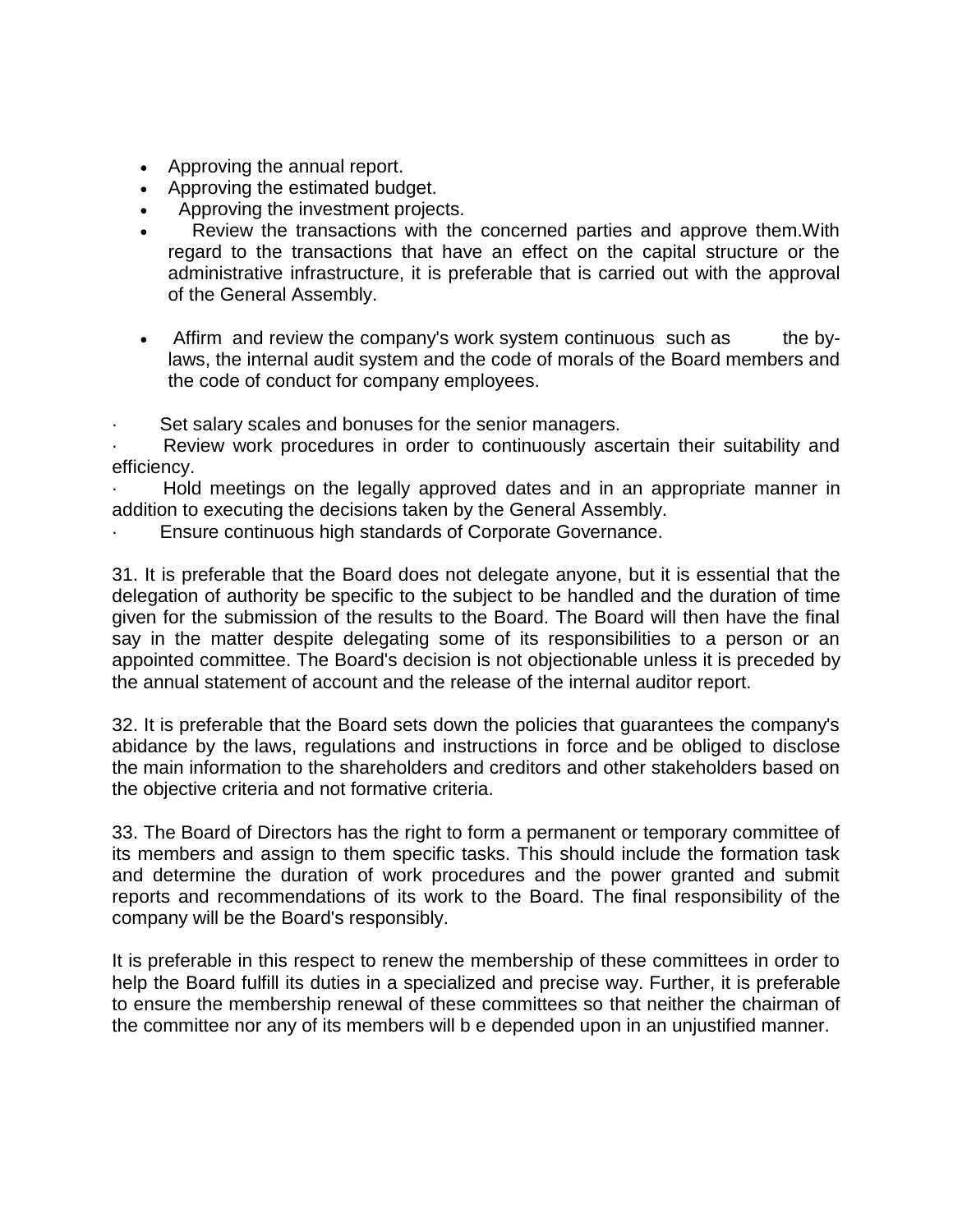No person may be allowed to attend any of the committees' meetings unless an invitation is directed to him by by the committee. It is also advisable that the chairmen of the committees attend the Public Assembly.

34. It is preferable that the Board of Directors forms in particular the following committees:-

Audit committee: The Board forms an investigation committee in order to ensure the transparency of the company's accounts and inform the shareholders and other stakeholders of the degree of the risk that faces the company.

Remuneration Committee: the Board will form a remuneration committee from its members that comprises at least one of the independent members and the others will be Board members but not on full-time duty at the company. This committee helps the Board of Directors set the remuneration policy of the Board based on their performance of the members taking into account the interest of the company and that of the shareholders.. This policy should be presented to the public Assembly for the appropriate decision. Further, the Committee Chairman must attend the meetings making himself available to answer the questions raised by the shareholders.

· Governance Committee: The Board forms from its members a Governance Committee comprising the Board Director and two of the part- time members and/or independents in order to control the process of applying the governance rules. And this committee is advised to prepare a Governance guide to be approved by the Board. In the small companies the Governance committee will also play the role of the Remuneration Committee.

35. The Board members and the Committees may meet with the senior officers and the main shareholders for consultation provided they are consulted in advance about the dates and topics that will be discussed. They may as well seek the assistance of outside consultants to help the Board in the discharge of its duties. This will be at the expense of the company subject to compliance with provisions of the Code the provisions for avoiding conflict of interest contained in this Code of Governance.

36. The Board bear the responsibility of risk management which is consistent with the company's activities and its size and its market. And it is preferable to set a strategy to define the dangers the company may face and how to deal with them and present them to the Public Assembly in an easy and clear way.

37. In addition to what the law dictates, the Board Director must assume the following responsibilities:-

- Establishment of a constructive relationship between members of the Board and the Executive Management to ensure that all accurate and sufficient information is given to the Board members and the shareholders in the right time.
- Suggestion and adoption of the agenda for the meeting taking into consideration the items that other members suggest.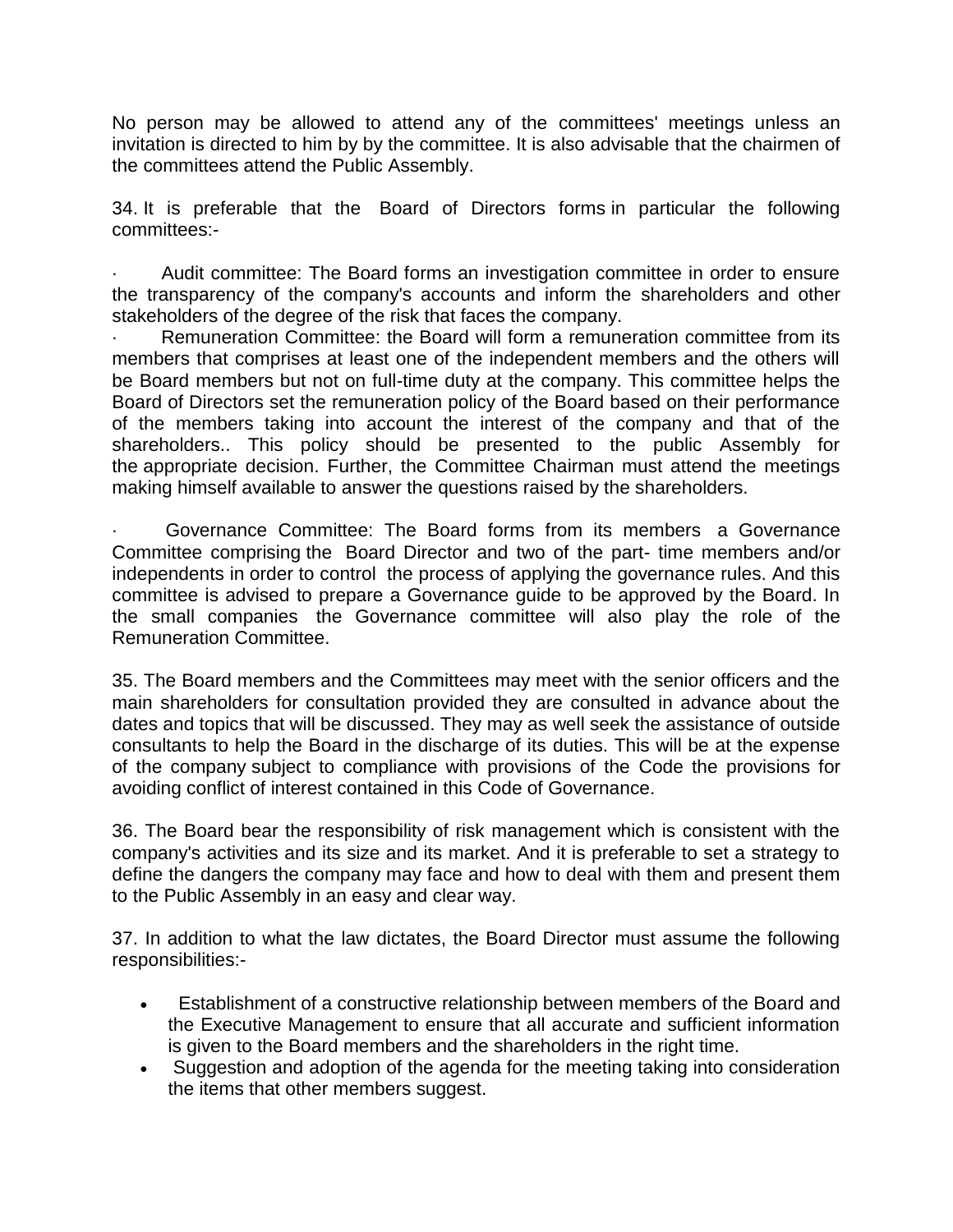Ensuring that the Board fulfill its duty in the requirement manner and encourage all members to participate effectively in the Board meeting. also ensuring that the decisions taken are for the company's interest.

38. In order to enable the Board Director to have the time for the responsibility placed over his shoulders and for the committees to execute effectively the responsibilities delegated to them, it is preferable that the Board Director be a member in any of the permanent to temporary committees with the exception of the Governance committee whereby he is expected to the deciding factor in it.

39. The board directors and members of a company have to observe the following rules:-

- Commitment to assume the responsibilities of the company and defend its interests.
- The necessity to adhere to the regulatory and legislative framework on the work of the company
- The necessity to inform the Board of the conflict of interest between him and the company with a view that the Board take all relevant actions to debar such a conflict, such as disallowing voting on a deal that projects the conflict or refraining from participation in the discussion.
- Commitment to attend the Board meeting, prepare for it and participate in it effectively
- Ensuring possession of the necessary information allowing him to continuously ask the Board Director for any further information.

.

- Protection of confidential material that he has access to in his capacity as a Board member.
- Making sure to attend and participate in the meetings of the General Assembly.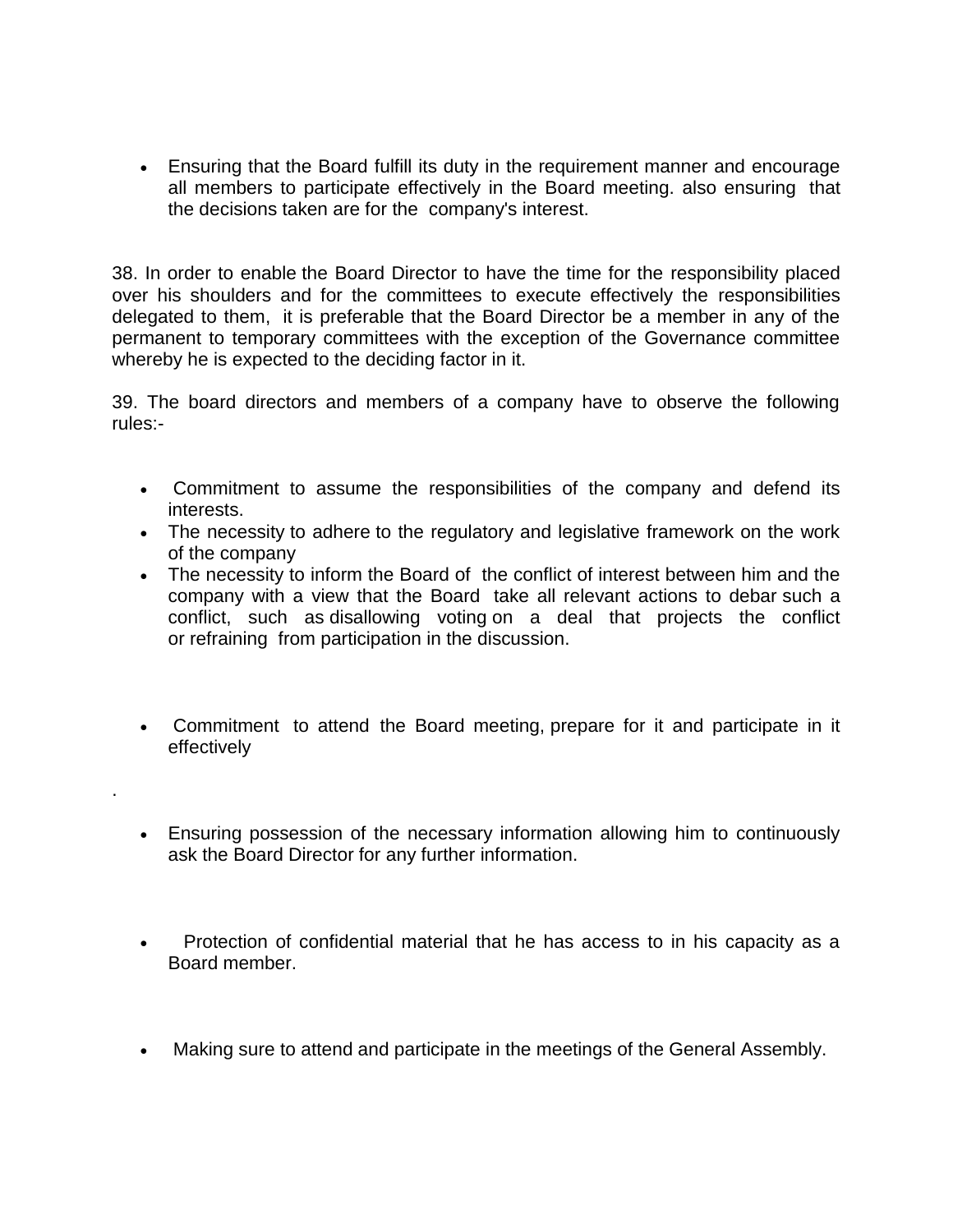- Ensuring that he is not at the same time a member in more than two committees of the Board.
- Ensuring the availability for the continuous training requirements, whenever the need arises.

40. The company by-laws or any of its other documents may include other moral obligations as per the nature of work of each and every company and its special reasons.

41- It is preferable the Board appraise itself at least once a year and the appraisal result be put on the agenda of one of the meetings in order to discuss the report of the Corporate Governance with regard to the Board's performance and the attendance of the members to the meetings Board and the meetings of the committees Also it is important to know the member's contribution in the discussions and in the issuance of the decisions. The Board of Directors also asks that he be appraised by an external body once every two years by seeking the assistance of an expert. This will verify whether the structure of the Board is convenient for the discharge of duties effectively.

The internal and external appraisals are solely an internal affair of the Board. However, it is necessary that the Board take into account the appraisals in order to define points of weakness and strength of the Board, the committees and members. Further, in the event a new member is added to the Board or one of the members has been deposed, it is necessary to inform the Capital Market Authority of the change immediately. Also, the Board is asked to mention in the Governance section of the annual report to the appraisal that has been completed and the performance of the committees and members.

42. All the rewards/presents given to the members of the Board of Directors or the employees of the administration department should be noted in the annual report irrespective of whether they were give directly

Such as salaries or service charges such as loans or guarantees. It is also preferable that any monies paid to any member or employee in return for the services ought to be within a limited framework put on the agenda of the Public Assembly meeting for decision.

43. In order to have a follow-up of the work undertaken by the company, it is preferable that the Board convene a number of times to meet the volume of work at the company be in concord with the company's by-laws.

44. In the light of the size of the company, the Board will decide if there is a necessity for the employment of a Board secretary from outside the Board. It is preferable that the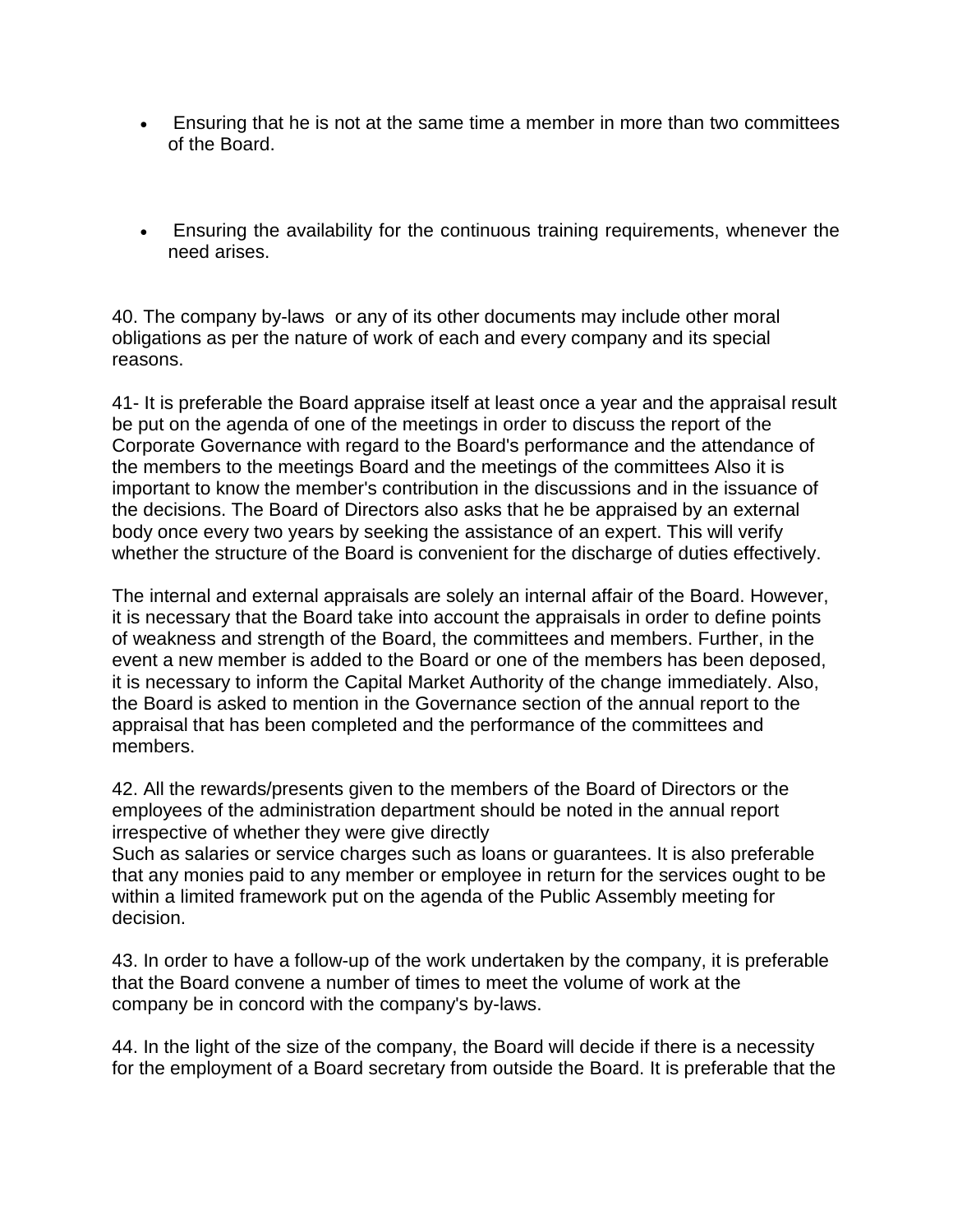appointment of such a secretary or termination of his services be issued by the Board. The secretary must be qualified and be accorded the following responsibilities:-

\* To be fully in charge of the Board records and minute all meetings.

\* To follow up all records submitted to the Board of Directors by the committees or prepared by the Board.

\* To attend the Board meetings unless he is asked not to attend because of a specific subject.

\* To upgrade the Board secretary's responsibilities to enable him to become the *Liaison*  between the members of the Board on one hand and the various committees, the executive administration, the employees and the share-holders on the other.

\* It is preferable that the Board secretary become the source of information asked for by the Board members. He will also give his opinion to the Board of Directors through the Board Director on all matters relating to the Governance.

45. It is advisable that the company lays down specific instructions so to debar those who deal with the company's shares internally because of their position in the company, possession of shares or relation directly or indirectly with those having the information not to sell or buy to his account or to the account of others any bank notes belonging to the company. As long as the situation in the company is not made public, the Board member is not authorized to deal directly or indirectly in the company's bank notes.

46. The Board of Director Advice in the preparation of the company's professional governance code of conduct and have it disseminated to all. The minimum requirements are:-

- \* The basic rules for dealing with the company buying and selling.
- \* Delegation of responsibilities.
- \* Method of advertisement on the new policies.
- \* The standards of safety and health.

\* The safety professional standards in the dealing with the employees, directors and those dealing with the company. The Board of Directors must be certain that all the company activities are carried out in accordance with the company's professional code of conduct.

# 47. THE EXECUTIVE ADMINISTRATION

A Director General to the company must b appointed. He must be a man who has the expertise, the qualifications and honesty as per the specifications set forth by the Board Council. He must be free to work full-time and has no blood relation with the Board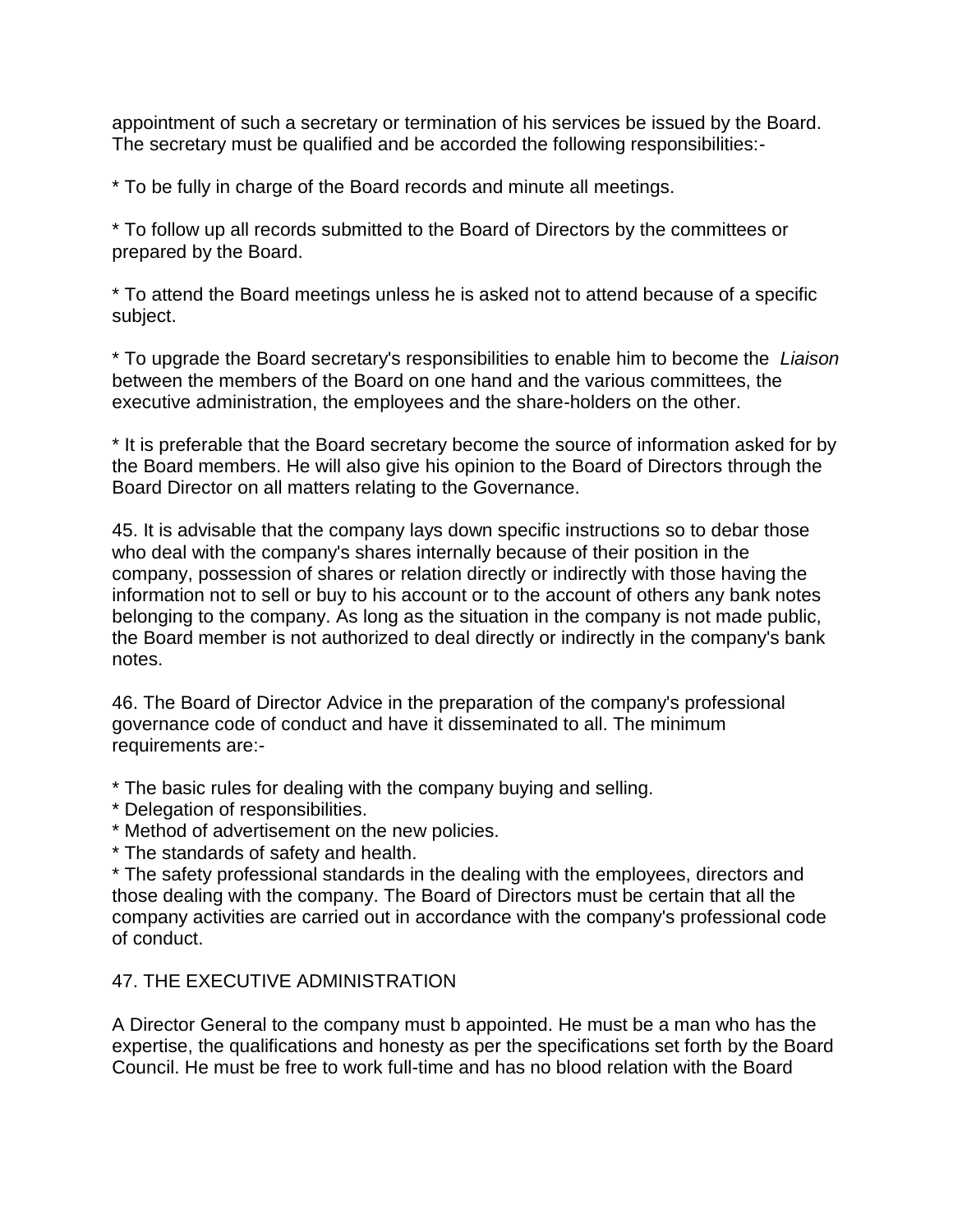Director below the third degree. The Board will specify the responsibilities of the Director General and his salary and fringe benefits.

48. It is better for the Director General to consult with the Board about the appointment of the senior officers after ascertaining that they possess the qualifications and the required expertise. He will set their job description after consultation with the Board.

49. The Board will officially appraise the performance of the Director General and the senior officers annually taking into account their proposed salaries and fringe benefits.

50. It is better for the Board in consultation with the Director General to have plans for installing new senior officers with the required qualifications in case it has been decided the Director General or any of the senior officers. The alternative is to be available so as the position will not be vacant.

51. The Executive Administration will respect and execute the instructions of the Board and the committees so as to attain the strategic goals. The Executive Administration is responsible towards the Board and the committees. The Director General will raise the reports to the Board.

Neither the Board nor the Director should interfere in the daily administrative work.

52. The Director General and the senior officers should declare to the Board of Directors each transaction in which any of their relatives in the first degree have a personal interest that contradicts with the company's interest.

53. The Board of Directors advise that an audit committee be formed in compliance with the special rules of the Corporate Governance s per the following standards:-

\* It comprises at least three members and the director be an independent member and the other are Board members who are not on full-time work at the company.

\* At least one of the members must be an expert in the financial and accounts affairs and has the ability to assess the risks that confront the company's work. In the event that such a person is not available from inside the Board, they may appoint a member from the external audit committee, provided he possesses the requirements of an independent member.

\*The chairman of the audit committee must be a resident of Palestine.

54. The Audit Committee is to be informed of the conditions of its work, venue, meetings quorum and method of disclaimer of its responsibility. This will be cascaded to the company staff.

The Audi Committee will guarantee the transparency of the company's accounts and its capability to provide the shareholders and the other persons of interest with the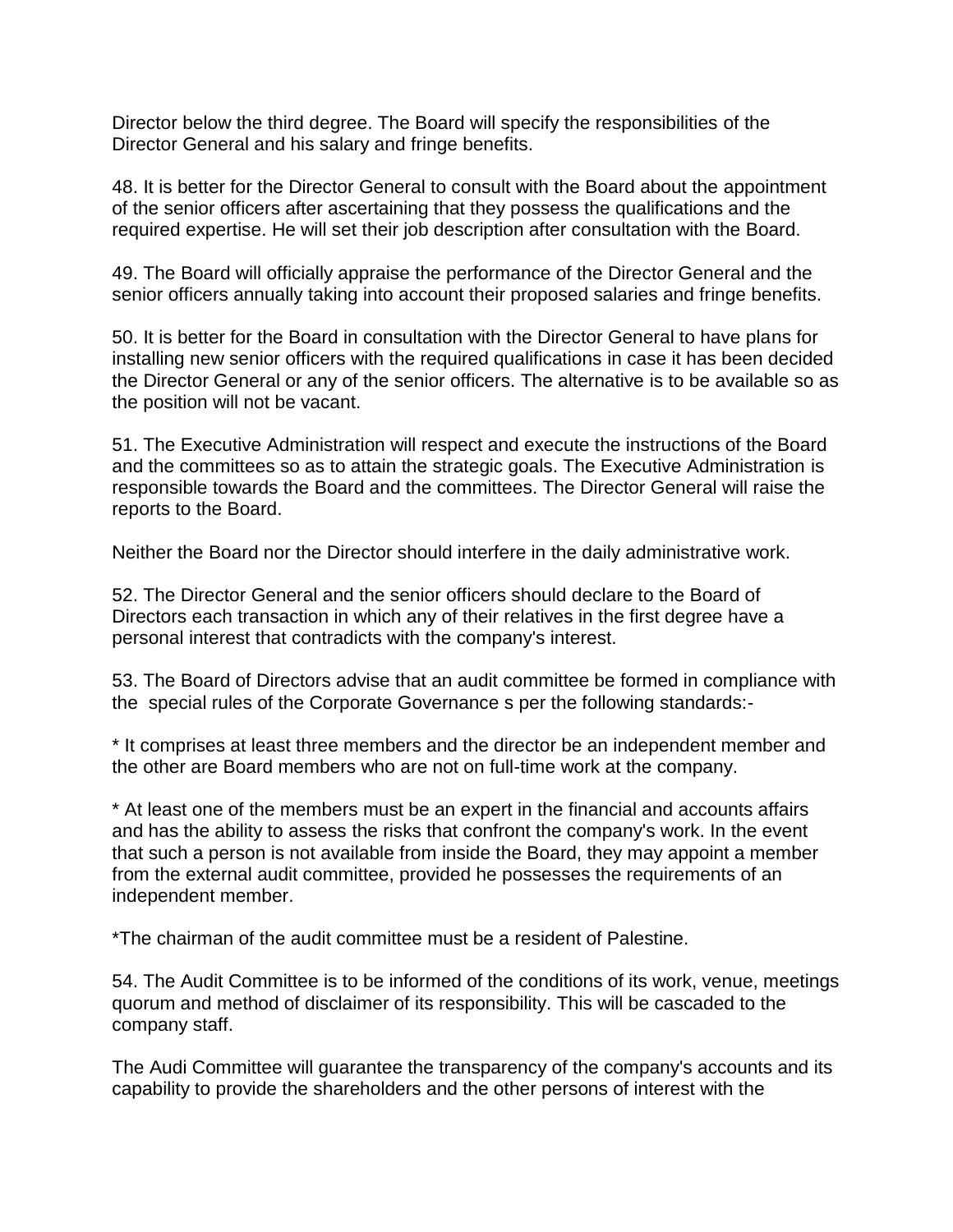documented information about the amplitude of the economic financial risks that they are subjected to.

# 4\_ Audit

55- The Audit Committee prepares and sends its reports to the Board of Directors concerning all issues related to its authorities, in order to enable them to exercise their oversight over the executive management and to provide them with clear and verifiable data to be disbursed to shareholders and investors.

56- Based on the recommendations from the Audit Committee, The Board of Directors after discussing with the Chief Executive Officer will issue their instructions to establish the Internal Audit Committee and the name of its managers. Board of Directors can also engage external parties to complete this task.

57- The shareholders in their annual meeting are required to appoint the external auditors, this should be based on the recommendation presented by the Board of Directors and the Audit Committee and to approve their fees based on the following criteria;

- The external auditors should be licensed by the authorities and should possess the adequate professional credentials to complete its tasks,
- The external auditor should be independent from the company, Board members, and the management. Further, they should not have any financial interest in the company and should not own any investments in the company. The auditor should not accept to engage in any activity that will tarnish their independence. Finally, the external auditors should be safeguarded from interference by any of the Board members.
- The external auditor or any of its employees should not be engage to perform the audit for the same firm for 5 consecutive years. However, the external audit firm can be re-appointed by the General Assembly for an additional five year period after a 2 year lapse.
- The engagement of the external auditors should not be terminated during the calendar year except in the case of the death of the auditor, or the decision of the governing board for the audit firms, or in the case that the courts and the audit board issued penalties against the external auditor.

58- The executive management should make available to the internal audit committee all the data and statistics required by the auditor and also to allow them to engage the required external professionals to enable them to complete their tasks. The internal audit committee should also be allowed to ask the chief financial officer, the internal audit manager, or any member of the Board to attend its meetings. The internal audit committee should meet regularly during the year, with at least one meeting every three months and to maintain proper records for all its meetings. The internal audit committee should also meet at least once a year with the external auditor and the head of internal audit, without the presence of any of the executive management.

59- The internal audit committee should prepare a document and pass it to the Board outlining its work plan, responsibilities, authorities, and the time of its periodic meetings,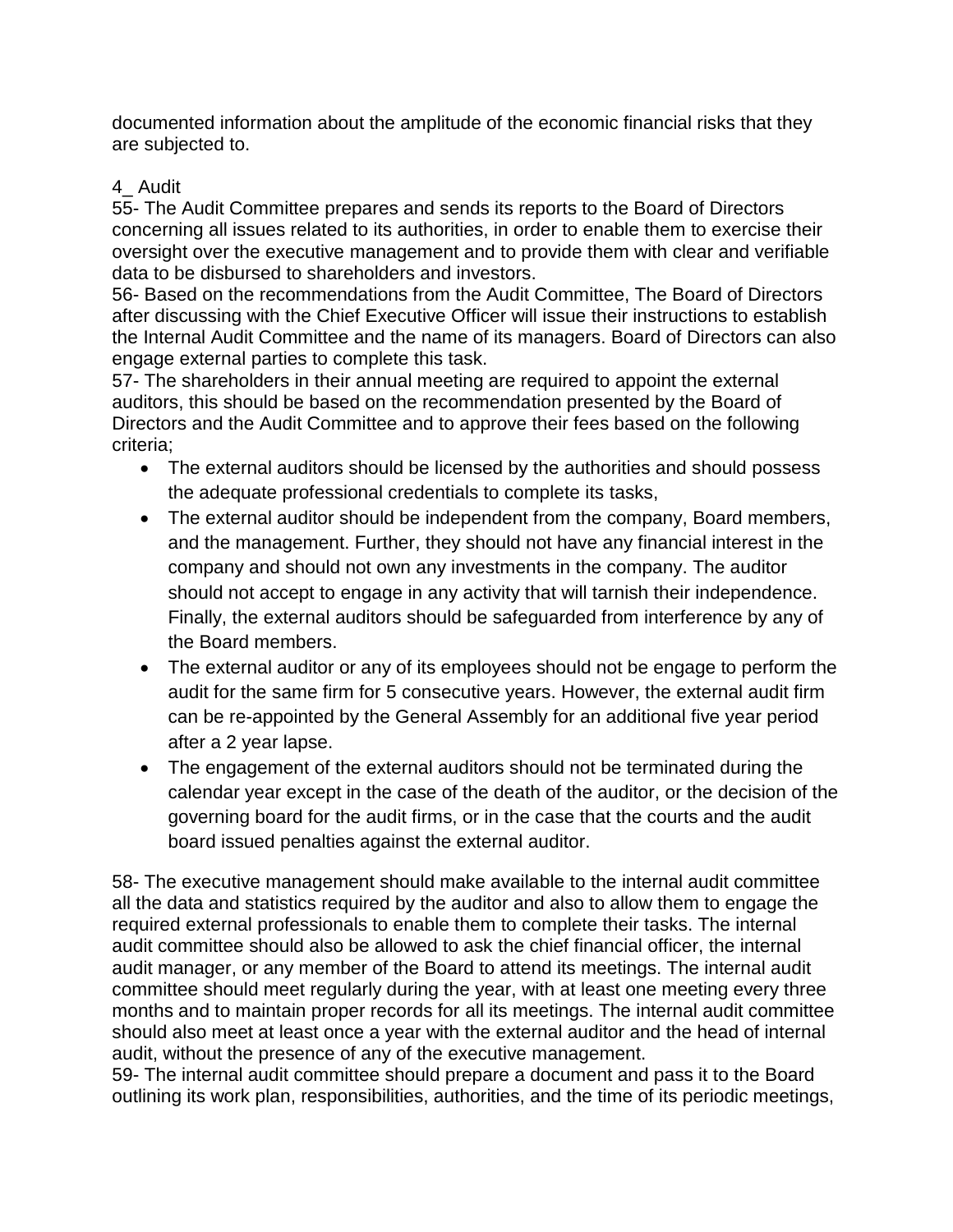and the compensation of its members. Authorities of the internal audit committee should include:

- Evaluation of the professional adequacy of the Chief financial officer,
- Review the engagement letter for the external auditors and to follow up on all requests by the external auditor that will be presented to the executive management concerning data, records, or financial records, the system of internal controls, and also to ensure the full cooperation between management and the external auditor.
- Review the audited financial statements of the company and the audit opinion and to meet with the external auditor before presenting them to the Board of Directors along with their recommendations. In case the Board rejects the recommendations presented, this should be documented in the annual report.
- The proper follow up on all the points raised by the external auditor and all the points included in the management letter and to ensure the adequate response by the Board in a timely manner,
- Review of all the accounting policies followed by the company and prepare the related report to ensure the fair presentation of the financial statements and to avoid any possible misrepresentations,
- Evaluate the competence, professional background and qualifications of the external auditors and to prepare the recommendations to the Board and to recommend their fees to be presented to the shareholders during the General Assembly.
- Review the fees paid to the external auditors to ensure this will not effect the independence of the external auditor.
- To approve all additional tasks assigned to the external auditor and ensure that this will not affect his independence.
- Evaluate the competence of the head of the internal audit department and all its staff.
- Review and evaluate the system of internal controls as presented in the reports of the internal and external auditors and then to prepare their related reports and recommendations.
- Review the internal audit plan for the year and its effectiveness and to ensure that the internal auditor has full access to the required data and information.
- Review the internal audit reports, financial and managerial findings, and the recommendations and corrective measures included to reduce any possible risks.
- To facilitate the communications between the Board and the external auditor and between the Board and the Internal Auditors, as well as, the proper communications between the internal and external auditors.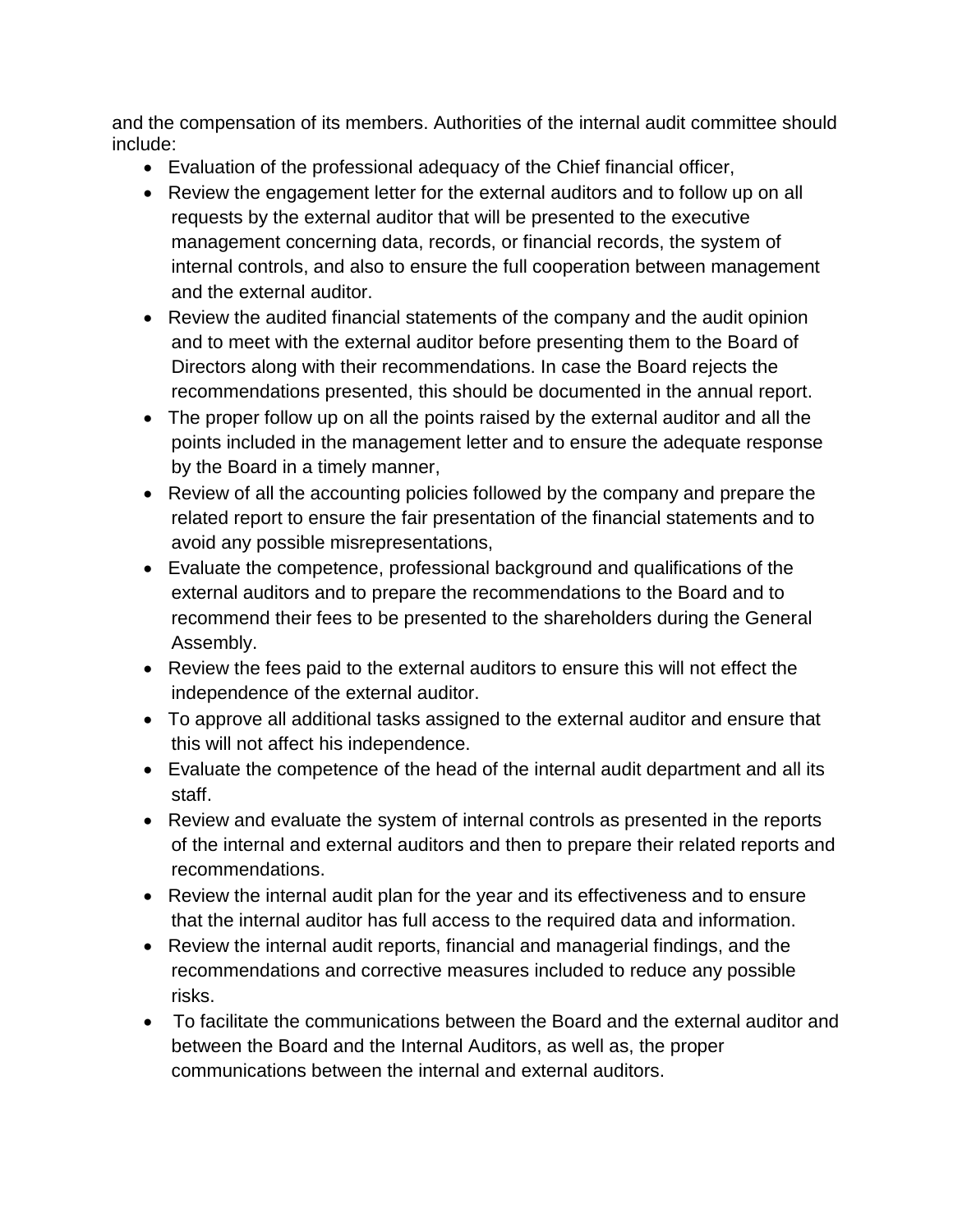- Review and evaluate any reasons why the company is not fulfilling any of its obligations.
- Review the related party transactions and prepare reports to the Board.
- Ensure the company's commitment to the highest ethical standards and to the applicable labor laws.
- Communicate to the Board all the issues that requires their immediate actions, and also to prepare their recommendations concerning these issues.
- Undertake any additional tasks referred to it by the Board.

60- The responsibilities and duties of the internal audit committee does not in any way waive the responsibilities of the executive management and the Board of Directors related to the presence and effectiveness of the system of internal controls. 61- The company should ensure proper and professional staffing of the internal audit department based on the size of the activities of the firm and the number of its employees and to present them with the proper training. The internal audit staff are not permitted and should not be given executive responsibilities.

62- The manager of the internal audit department is appointed by the Board of Directors based on the recommendations of the audit committee that takes in consideration his experience and educational background. The compensation of the staff of the internal audit department including the manager is approved by the Board of Directors based on the recommendations of the audit committee.

63- It is preferable and advisable for the internal auditor to report directly to the General Manager, from an administrative point. Internal auditor is allowed to communicate directly with the Chairman of the Board for the purpose of consultations. He should attend all the Audit Committee meetings and is always encouraged to present his audit reports to the Audit Committee.

64- It is preferable to identify the tasks, responsibilities, and authorities of the internal audit department. The Board of Directors should write and distribute these particulars internally. This is required so that the employees know the purpose of the internal audit and that the auditor will be checking the employees' implementation of the internal controls and that all the assets are safeguarded from misuse which ultimately leads to better utilization of the corporate resources. The internal audit department should also examine the financial statements and disclosure and their adherence to internal controls and the International Accounting Standards (IAS) and all other regulatory and legal requirements. The internal auditors are empowered to meet with any of the employees and ask for any information they may require, in order to properly complete their tasks. This includes, but not limited to, communications with the external auditors and exchange of relevant data with them. Internal auditors should be free from all outside intervention.

65- The internal audit department should prepare a schedule detailing the tasks to be performed and the time span for completion. This report should be presented at the beginning of term to the Board Audit Committee and copied to the General Manager. The report should indicate the scope of the audit and any scope limitation and also report any conflict of interests, if any. Board of Directors should devise an efficient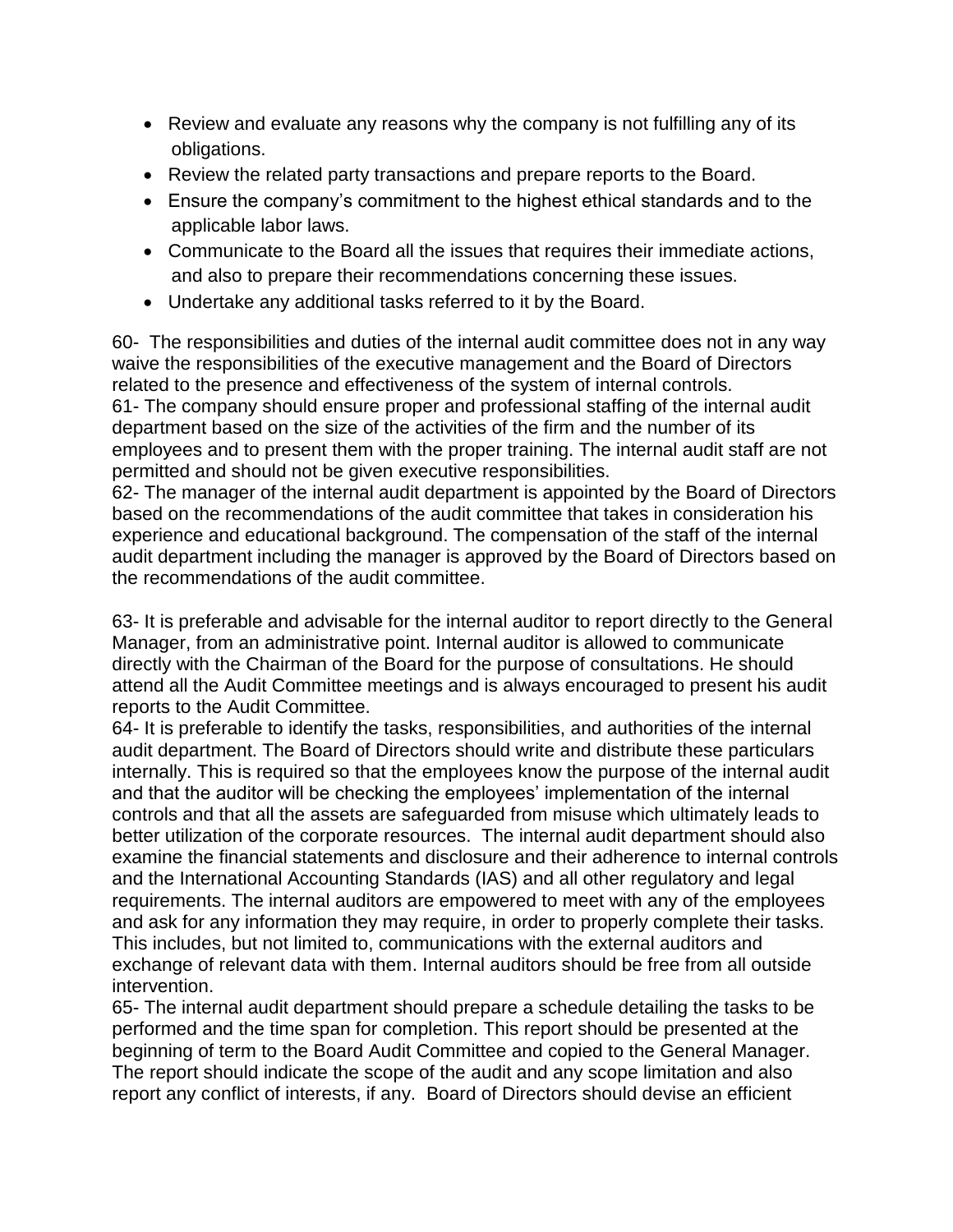program for the internal audit that will be periodically revised by the Board based on comments from the external auditors and the internal audit department. 66- Internal audit manager and his staff should adhere to the following ethical standards:

- To practice Due Professional Care while undertaking the audit task.
- Not to be a party in any illegal activity or that that contradicts with the internal audit function.
- To respect the goals of the company and work to achieve them.
- Not to engage in any activity that is contrary to his company's best interest.
- Reject any outside pressures that may tarnish his objectivity.
- To disclose all material issues and events that affect the reports issued by his department.
- Not to disclose any of the material that becomes available to him in his normal work, unless required by law and only to the proper authorities.
- To engage in activities that he can competently complete.
- To continue his professional education as required.

67- Internal audit department shall complete its reports without any outside interference. The internal auditors should discuss the findings in their reports with the concerned department that were audited and a quarterly report should be prepared by the Internal auditor and made available to the audit committee detailing the following:

- The level of the corporate adherence to the relevant rules and regulations.
- Any weaknesses in the system of internal control and the way the company acts to overcome these weaknesses.
- Cases where the auditor reported internal control weaknesses to the BOD and the response of the BOD.
- Cases where the internal auditor reported to the BOD and the audit committee about any cases of conflict of interest and the manner in which the cases were resolved.

68- The manager of the internal audit department should also produce an annual report to the audit committee that includes the following:

- A review of and a description of the tasks performed by the internal audit department.
- An outline of next year's internal audit program, the required additional staff, if any, and the budget of the department.

It is recommended that the management of the internal audit department be continually reviewed by the audit committee and to be periodically reviewed and evaluated by external parties that are properly trained and independent.

69- The internal and external evaluation of the internal control department should include the following:

The professional performance of the internal audit department.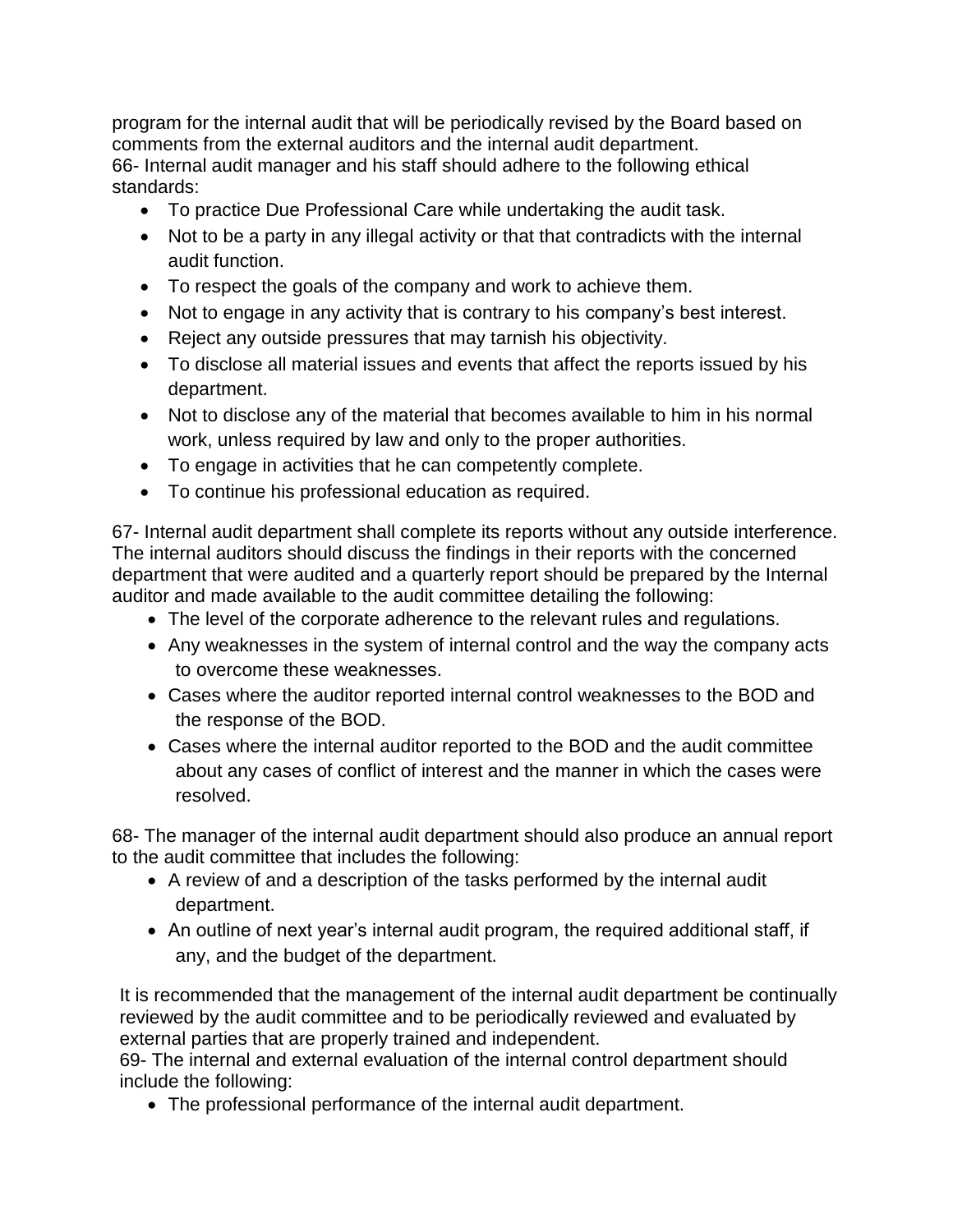- Its contribution to risk control, oversight and internal controls, as well as corporate governance.
- Its compliance to rules, regulations, and guidelines followed by the company.
- Whether the company follows best practice procedures.
- The extent to which the internal audit department contribute to better performance of the company activities.

# **5-Disclosure and Transparency**

70-The company shall comply with all the required disclosure rules contained in the related rule books whether it is related to the daily disclosure of material issues or the periodic and annual disclosure of the financial statements with all the supporting documents being presented to the BOD. This is to ensure that management take the proper decisions based on a complete set of data. This will also help all related third parties like such as investors and creditors to make the proper decision as to where to invest their funds and to limit the cases of fraud and or/ false rumors. 71- The company should maintain an electronic or internet page to publish all the pertinent reports and documents that are required by the rules and regulations

governing the company like the system of internal controls, articles of association, annual financial statements and the shareholders' rights to attend the annual shareholders meetings and their power to vote. They should also publish the major shareholders and their percentage of ownership of the company.

72- Disclosures should include the company's social responsibility policies at least once a year, as well as, safety regulations followed by the firm. Further, these policies should be very clear and attainable on the long run and they should be in line with the regulations followed in Palestine. The social responsibility items should help the company improve its public image and its relationship to related parties and should be based on honesty, and mutual interest with third parties. The company should also disclose all relevant materials to the researchers.

# **6- Other related parties:**

73- Related parties, other than shareholders, include employees, clients, creditors and any other person with a working relation with the company. And since the rights of the related parties are subject to existing rules and regulations such as labor law, the Commercial law, corporate law, and the signed agreements the company should make sure and put policies and procedures that will treat everybody equally and pari passu regardless of race, sex, or religion.

74- The executive management should implement financial and managerial policies and present it to the BOD for their approval. The corporate governance department should ensure that the employment policies ensure compliance to the governing rules and regulations and also to respect the interests of all third parties. This system, should at a minimum, include the advertising for all available positions and the discrimination among all applicants.

75- The company should inform all its employees of all the procedures allowing them to choose their representatives and to present to them all the incentives such as health insurance, retirement plan, or their annual bonuses. This will encourage the employees